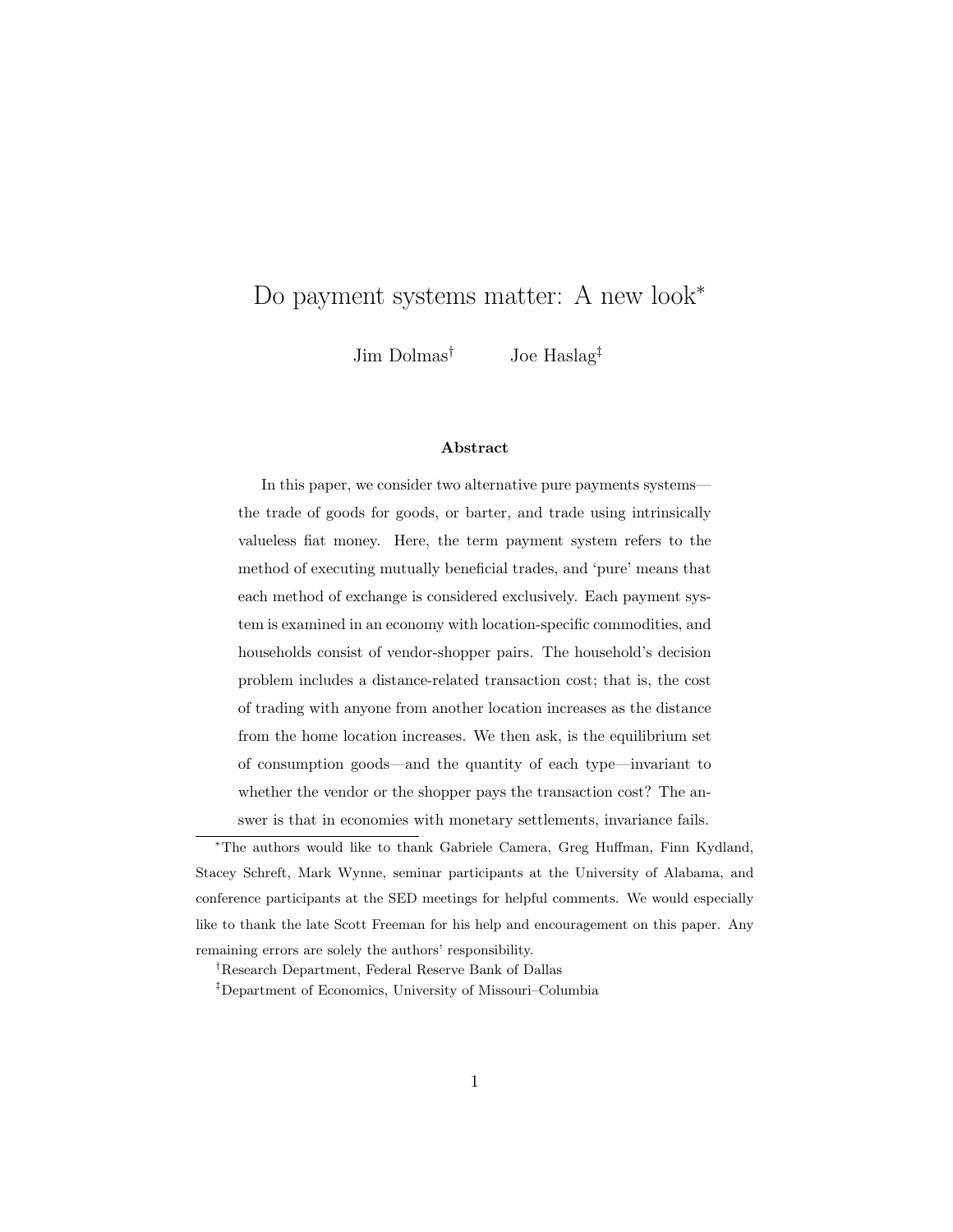## 1 Introduction

In this paper, we consider two alternative pure payments systems—the trade of goods for goods, or barter, and trade using intrinsically valueless fiat money. Here, the term payment system refers to the method of executing mutually beneficial trades, and 'pure' means that each method of exchange is considered exclusively. Each payment system is examined in an economy with location-specific commodities, and households consist of vendor-shopper pairs.<sup>[1](#page-1-0)</sup> The household's decision problem includes a distance-related transaction cost; that is, the cost of trading with anyone from another location increases as the distance from the home location increases.[2](#page-1-1) We then ask, does it matter who pays the transaction cost? That is, is the equilibrium set of consumption goods—and the quantity of each type—invariant to whether the vendor or the shopper pays the cost to allow exchange?

The party that pays, in our sense, is more precisely characterized as the party that chooses a set of locations to exchange with (incurring a resource cost in the process). When vendors pay the cost, the households' shoppers take as given the set of locations open to trade with them. Conversely, when shoppers pay, the households' vendors take as given the set of locations from which shoppers will be visiting their home locations. Conditional on

<span id="page-1-1"></span><sup>2</sup>The appeal to transactions costs has a long tradition in monetary economics. See [Baumol](#page-32-1) [\(1952\)](#page-32-1) and [Tobin](#page-33-1) [\(1956\)](#page-33-1) for early examples. [Saving](#page-33-2) [\(1971\)](#page-33-2) later developed the shopping-time model in which fiat money is valued because it reduces the time lost executing trades. Later, [Schreft](#page-33-3) [\(1992\)](#page-33-3) presented the idea of distance-related transaction costs to analyze the use of cash and credit as means of payment in an overlapping generations model.

<span id="page-1-0"></span><sup>&</sup>lt;sup>1</sup>See [Lucas and Stokey](#page-32-0) [\(1987\)](#page-32-0) for an example of this type of household structure in a production economy. The idea of using spatial separation as a means of capturing transaction costs goes back at least as far as [Townsend](#page-33-0) [\(1980\)](#page-33-0).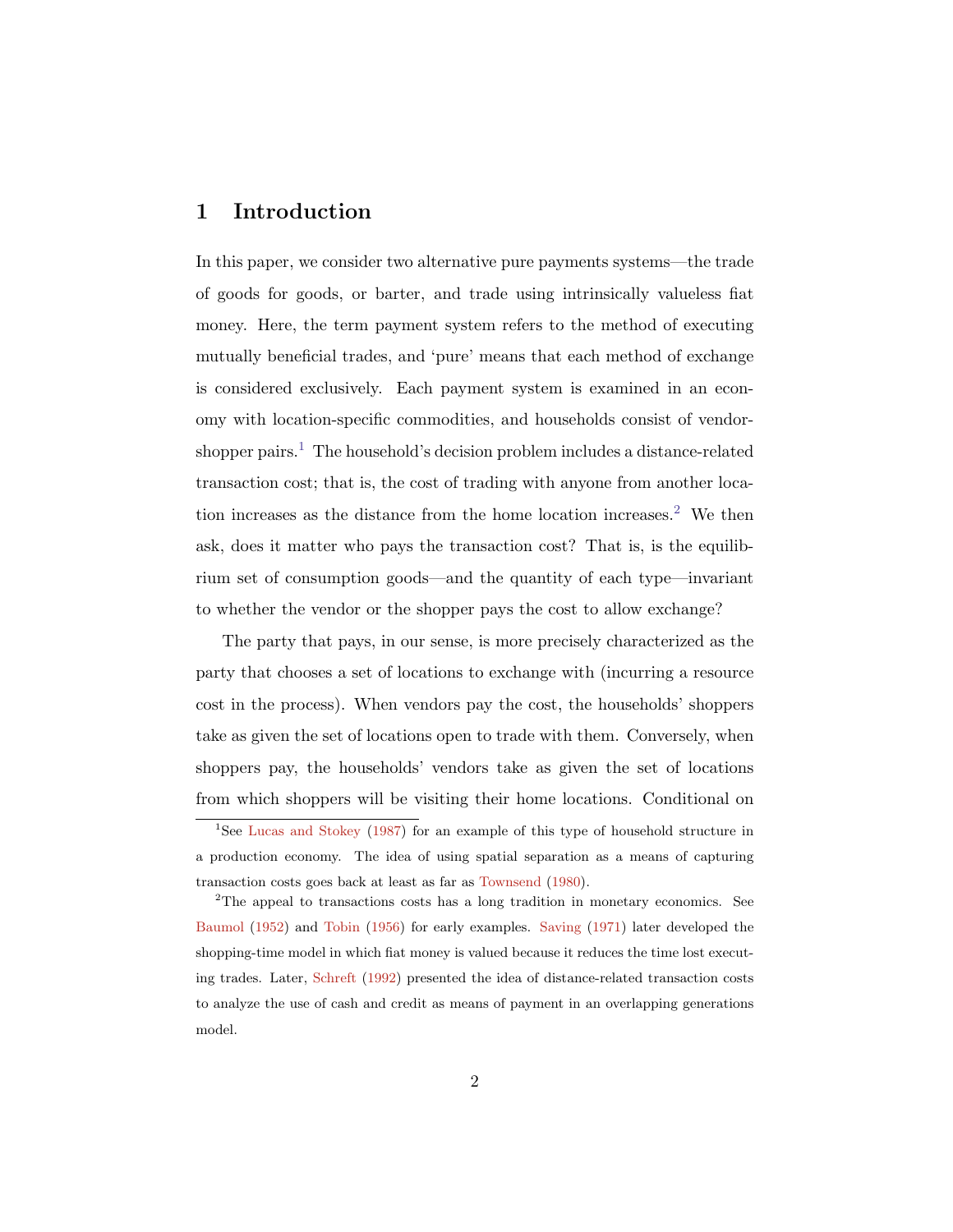the payment system, does it matter for equilibria whether the households' vendors or shoppers pay, in this sense?

The answer is that the equilibria are invariant to who pays in the barter economy, but not in the monetary economy. In the monetary economy the equilibrium set of consumption goods chosen when the shopper pays Pareto dominates the equilibrium set of consumption goods when the vendor pays. The implication is that there is a kind of coordination failure that is present when the payment system involves monetary settlements. With money, we learn that the roles within the household are specialized in a way that does not occur when settlements involve exchanging goods. To be clear, the vendor specializes in acquiring money—generalized purchasing power—while taking the locations that the shopper trades with as given. The shopper specializes in acquiring goods—acting on a preference for variety—while taking the locations that the vendor trades with as given. In other words, each member of the household is solving a different problem when money is the means of settlement. When viewed this way, the main result is really not surprising at all. There are lots of papers that have examined how money fosters specialization that is welfare improving. To our knowledge, no one has characterized how specialization that exists in economies with monetary settlements can result in this kind of coordination problem.

The model economy is a modified version of [Cole and Stockman](#page-32-2) [\(1992\)](#page-32-2). At a fundamental level, the distance-related transaction cost creates a tradeoff between variety and quantity. In related papers, variety has been considered in model economies to study production specialization. In Cole-Stockman, a person's taste for variety is embodied in a trade-off between self-production and trade with other agents. It is costly to produce a wider variety of different goods. Cole and Stockman show that in a monetary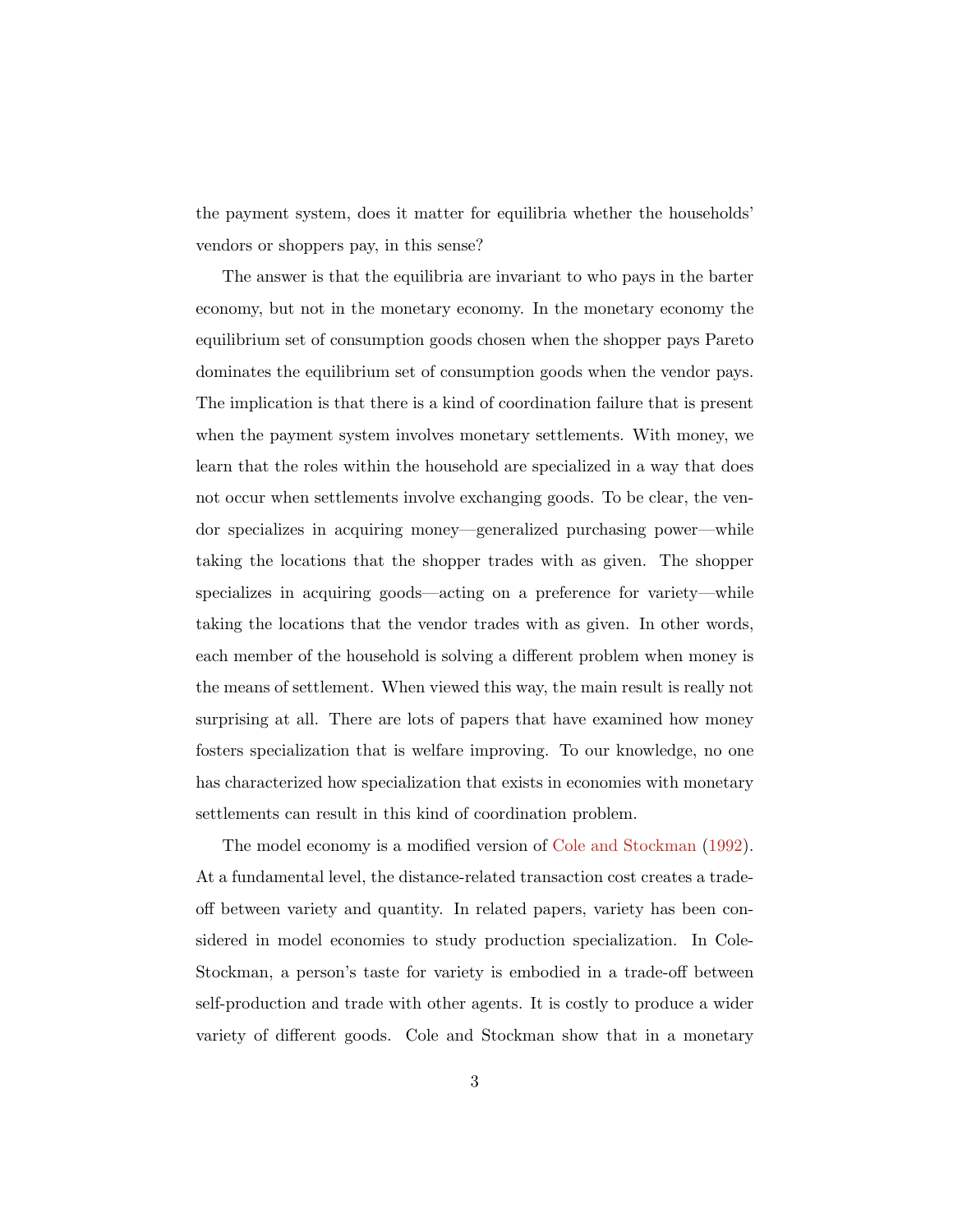equilibrium, the measure of goods that are self-produced declines, thereby expanding the measure of goods acquired through trade. Money reduces the transaction costs associated with trade. Since each location produces a smaller measure of goods than they consume, Cole and Stockman conclude that valued fiat money promotes greater specialization. [Camera et al.](#page-32-3) [\(2003\)](#page-32-3) similarly define specialization as the set of goods that an agent produces. In a search model, Camera et al. consider a barter economy, deriving con-ditions in which specializing in producing one good reduces welfare.<sup>[3](#page-3-0)</sup> In a monetary economy, fiat money is welfare improving by inducing production specialization. The idea of both of these papers is to demonstrate how fiat money can lower transaction costs across the variety of goods, induce people to specialize in production in which they have a comparative advantage, and thus expand the production possibility set compared with the one that exists in a barter equilibrium.

The remainder of the paper is organized as follows. Section [2](#page-4-0) describes the general structure of the economic environment in terms of household preferences, locations, endowments and transaction cost functions. In section [3,](#page-9-0) we consider the case of barter as the payment system and describe equilibrium outcomes for two economies—one in which the vendor pays the transaction cost of any exchange and one in which the shopper pays the cost. Similarly, section [4](#page-18-0) derives the equilibrium outcomes for the monetary economy, comparing outcomes under 'vendor pays' and 'shopper pays' rules. We offer a brief summary in Section [5.](#page-29-0) An appendix contains proofs of some claims made in the text.

<span id="page-3-0"></span><sup>&</sup>lt;sup>3</sup>Product specialization is also embedded in the random matching models. See [Kiyotaki](#page-32-4) [and Wright](#page-32-4) [\(1993\)](#page-32-4) and [Lagos and Wright](#page-32-5) [\(2005\)](#page-32-5).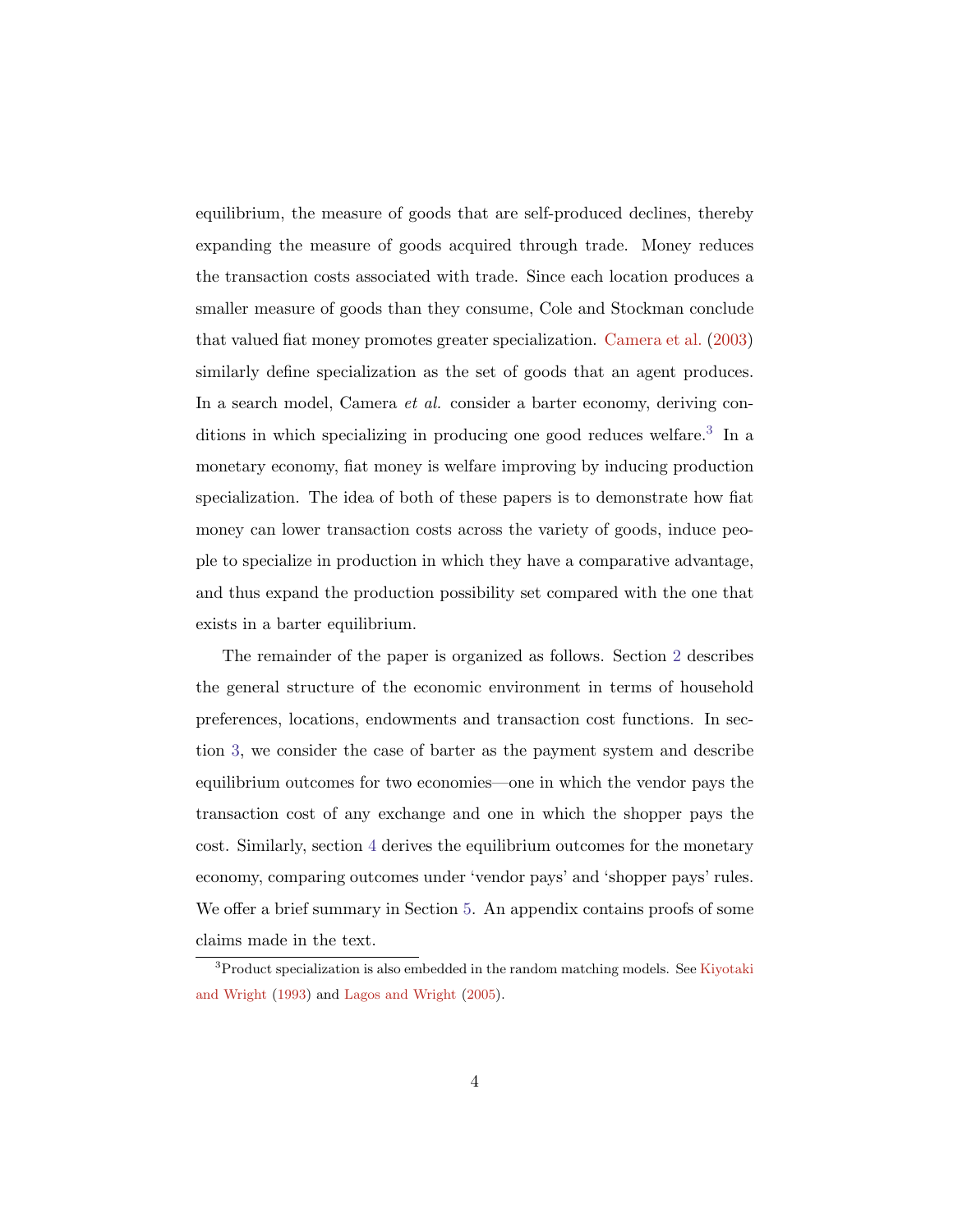### <span id="page-4-0"></span>2 The environment

The physical environment we will describe can be interpreted as a group of households, each living at a specific stretch of beach on an atoll, which we idealize as a circle.

More formally, there is a large, finite number of infinitely-lived households living at distinct locations along a circle. Time is discrete and indexed by  $t = 0, 1, 2, \dots$  For our purposes, let there be  $N > 2$  locations equally spaced on the circle; by implication, the circle has circumference N. For symmetry, we assume that each location is populated by a large number of identical households. Each household consists of a vendor and a shopper. The vendor stays at the home location, trading with visitors from other locations on the atoll. Meanwhile, the shopper visits locations along the atoll to purchase goods for the household.<sup>[4](#page-4-1)</sup> Thus, N is also the number of household types. The households at each location are endowed with units of a nonstorable, location-specific good, so that there are also N types of commodities at each date.

Trade takes place as agents from each household move around the atoll to visit the locations of other households. Let  $i \in \{0, 1, 2, ..., N - 1\} \equiv \mathcal{N}$ 

<span id="page-4-1"></span><sup>&</sup>lt;sup>4</sup>The interpretation of a two-person household was developed in [Lucas and Stokey](#page-32-0) [\(1987\)](#page-32-0) where there was a worker and a shopper. We could drop the vendor-shopper pair since it is equivalent to interpret the physical environment as one in which there are a large number of agents living at each location, with each agent operating a vending machine at their home location (à la Cole-Stockman). To get at our two types of experiments, consider the vending machine as having two versions. In one version, the home-location agent prepays the transaction cost and chooses the visiting locations with which the vending machine will execute trades. Alternatively, the vending machine can require the purchaser to pay the transaction cost.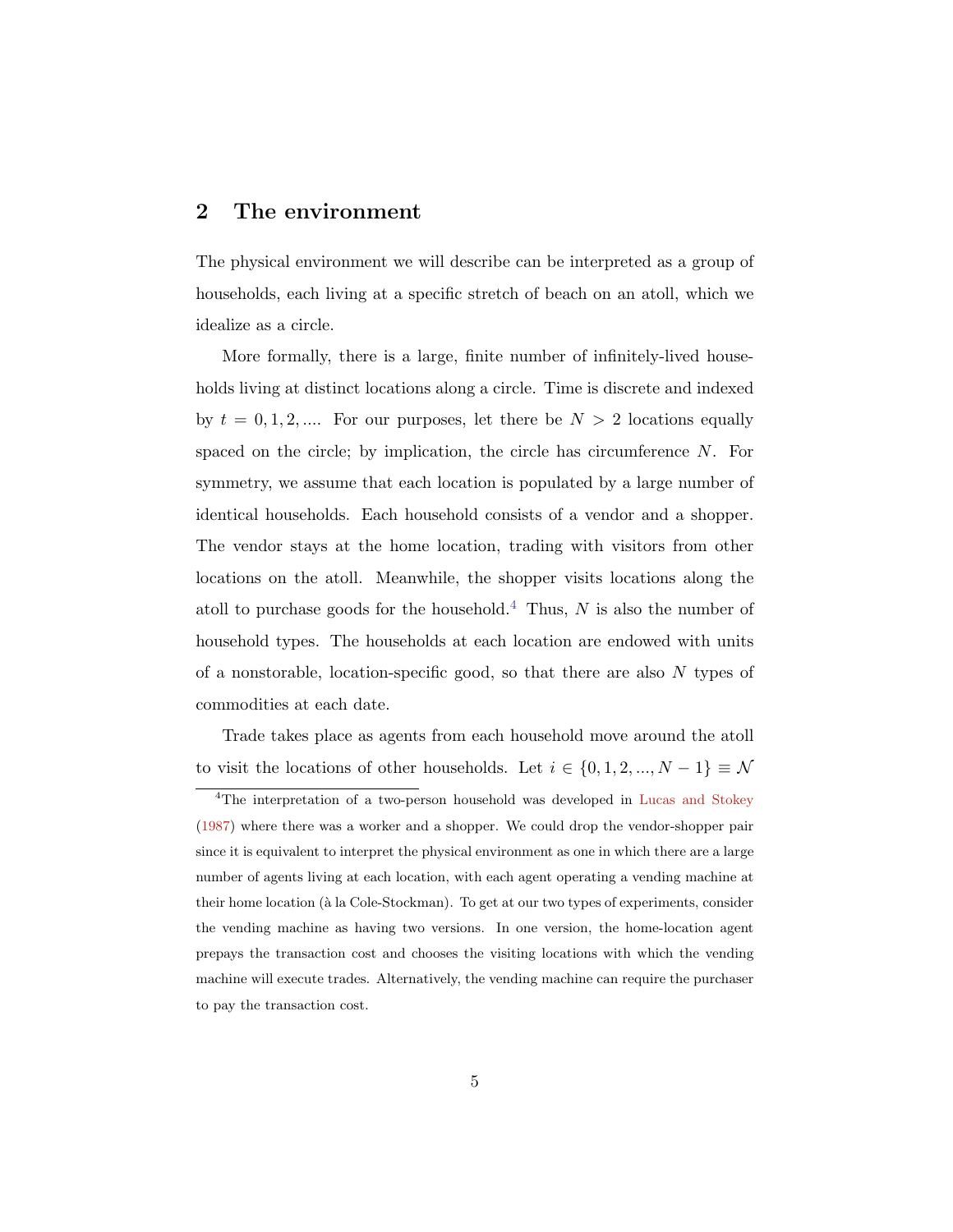index locations on the atoll; hence,  $i$  indexes both the locations from which the household hails and the goods.<sup>[5](#page-5-0)</sup>

We assume that consumers do not derive utility from consuming their home-location good. On the other hand, we assume that households at each location do derive utility from the goods at all other locations, and that households have identical preferences defined over the full range of goods (modulo the home good). There is thus no double coincidence of wants problem in our economy.

At the start of each period, the household's shopper travels to other locations on the circle to purchase goods, either with units of the home good or cash, depending upon the payment system under consideration. Meanwhile, the vendor remains at the home location to transact with the shoppers of households from other locations.<sup>[6](#page-5-1)</sup>

Travel by the shopper half of the household is restricted to one direction; after visiting as many locations as he or she chooses to visit in this direction, the shopper returns home by the same route. For concreteness, assume the locations are arranged in ascending order clockwise around the circle, with  $i = 0$  at the top, and that the direction of travel by shoppers is also clockwise.

In order for exchange to take place between households at locations in and  $j$ , a direct resource cost must be borne by one of the parties to the

<span id="page-5-0"></span><sup>5</sup>Throughout our analysis, we use discrete locations with positive measure, following [Freeman](#page-32-6) [\(1996\)](#page-32-6). In several places, we provide some intuition by considering the results using a continuum of locations along a unit circle. The integer-programming approach, however, is used throughout so that the limiting result has positive measure.

<span id="page-5-1"></span><sup>&</sup>lt;sup>6</sup>As in the Lucas-Stokey framework, the key feature is that the pair cannot perfectly coordinate their activities to overcome trading frictions. In the monetary economy of section [4](#page-18-0) below, the pair is similar as well to the 'vending machines' and shoppers of Cole and Stockman.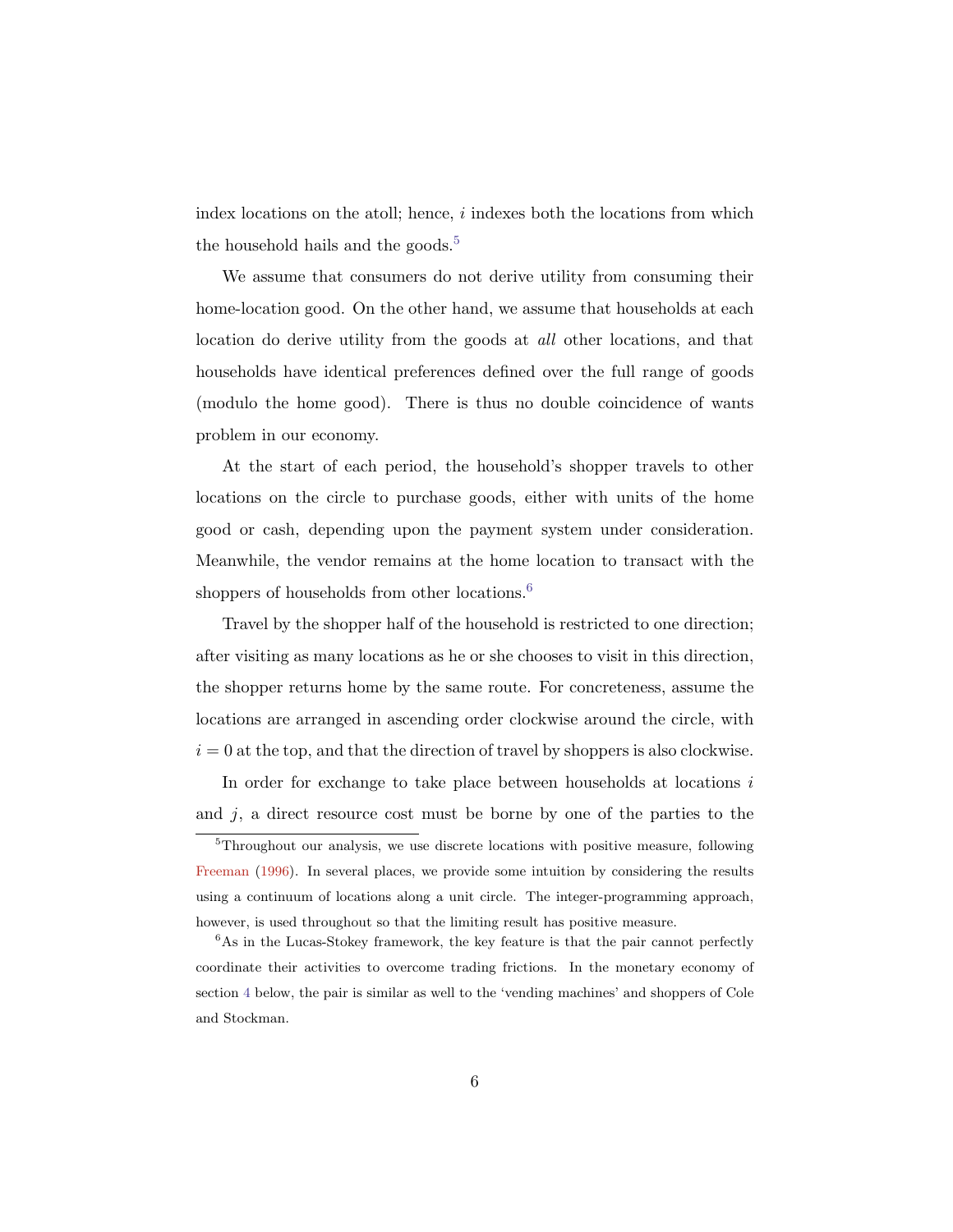trade. More specifically, the cost is paid in units of the endowment good of whichever party is assumed to bear the cost in a particular environment. The cost is independent of the quantity of goods traded and is increasing in the distance—measured along the circumference of the circle—between locations  $i$  and  $j$ . In short, the cost is a fixed transaction cost at each location and is increasing in the distance between the transacting parties' home locations.

In order to keep the model simple, so as to focus on the role of the transaction cost, we assume that the number of households of each type is sufficiently large that each household acts as a price-taker at all locations which its shopper visits and with all shoppers visiting the household's location. With this interpretation in mind, we proceed to lay out the model in more precise detail.

The structure of preferences is identical across households, and the preferences of each household treat all goods symmetrically. The momentary utility function for each household type  $i \in \mathcal{N}$  is represented by

<span id="page-6-0"></span>
$$
U_t = \left[ \sum_{j \in \mathcal{N} \setminus \{i\}} c_t(j)^{\alpha} \right]^{1/\alpha} \tag{1}
$$

where  $0 < \alpha < 1$ ,  $\mathcal{N} \setminus \{i\}$  is the relative complement of  $\{i\}$  in  $\mathcal{N}$ , and  $c_t : \mathcal{N} \setminus \{i\} \to R_+$  is the consumption 'bundle' at date t. Each household seeks to maximize the discounted sum

$$
\sum_{t=0}^{\infty} \beta^t U_t
$$

where  $0 < \beta < 1$ .

Identical preferences makes the analysis substantially more tractable. For one thing, given the further assumptions we make below on transac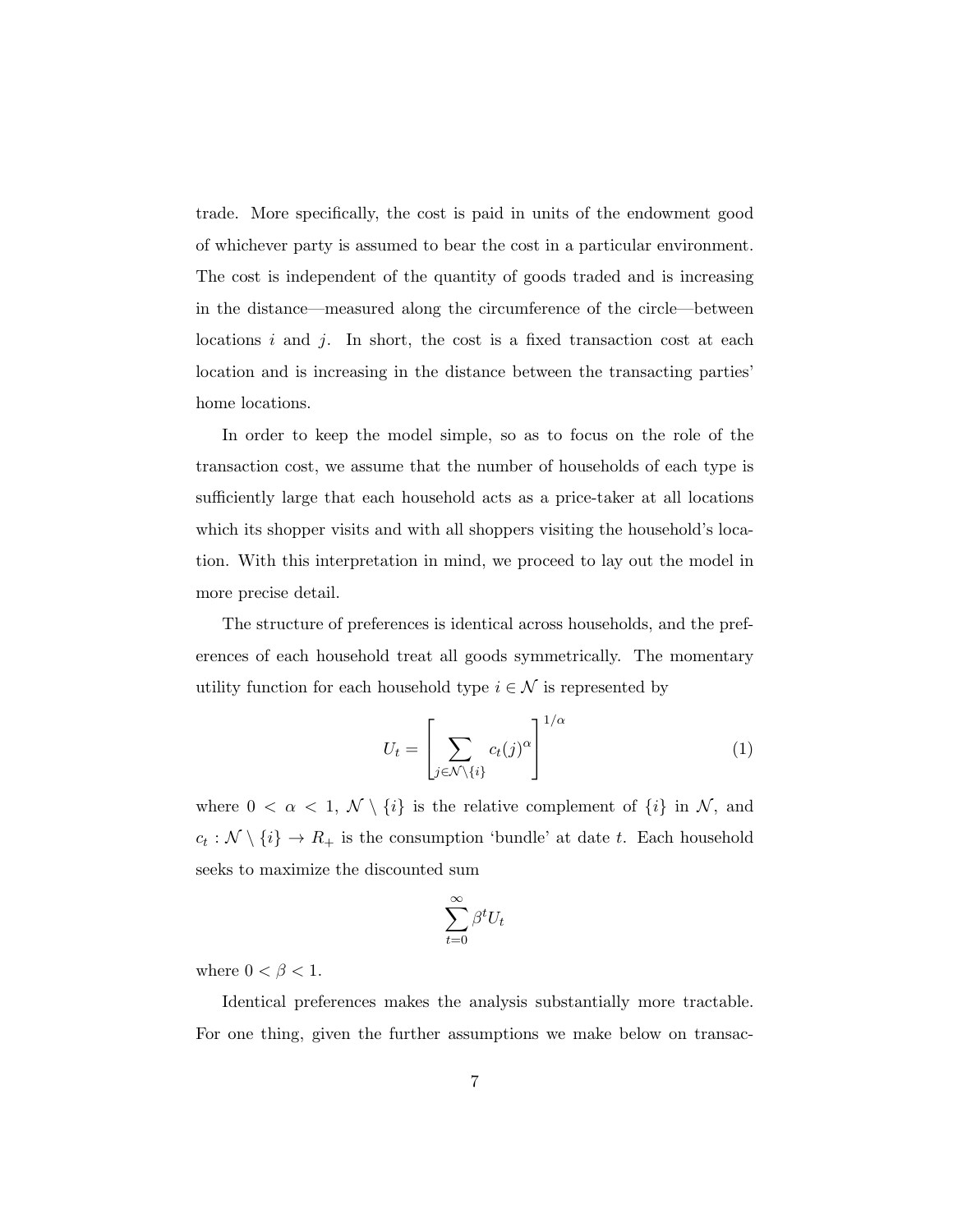tions costs, we can conduct our analysis for a representative household—the household at location 0—without loss of generality.

Each household i is endowed with  $e_t(i) > 0$  units of commodity i at each date t. The endowment goods are perishable. We will assume that endowment levels are identical across households and across time; that is  $e_t(i) = e$  for all i and t.

We have not yet developed a specific role for spatial separation. Here, its force derives from the transaction cost's dependence on distance. We will consider environments where this cost is borne by either the vendor or the shopper in a given transaction. In the 'shopper-pays' environment, a shopper who travels from the home location to a location  $k$  units away e.g., from location 0 to location k—pays a cost  $a(k)$  before trade can take place. In the 'vendor-pays' environment, the vendor at any location who wishes to trade with a shopper coming from a location k units away—e.g., from location  $N - k$  to 0—must incur the cost  $a(k)$  before trade can take place.

A trading range is defined as the set of locations with which the house-hold member will seek to trade, when the choice is theirs to make.<sup>[7](#page-7-0)</sup> In the shopper-pays case, the shopper will choose a range of locations for which he is willing to pay the transaction cost in order to trade with the vendors at those locations. Similarly, the trading range in the vendor-pays case consists of those locations for which the vendor is willing to pay the transaction cost in order to trade with shoppers visiting from those locations.

As we develop the analysis, we will further distinguish the shopper-pays and vendor-pays cases in the context of the household's problem. For now,

<span id="page-7-0"></span><sup>7</sup>Our language here anticipates the result that the set will consist of adjacent locations—it will never be optimal to skip a location to trade with another farther away.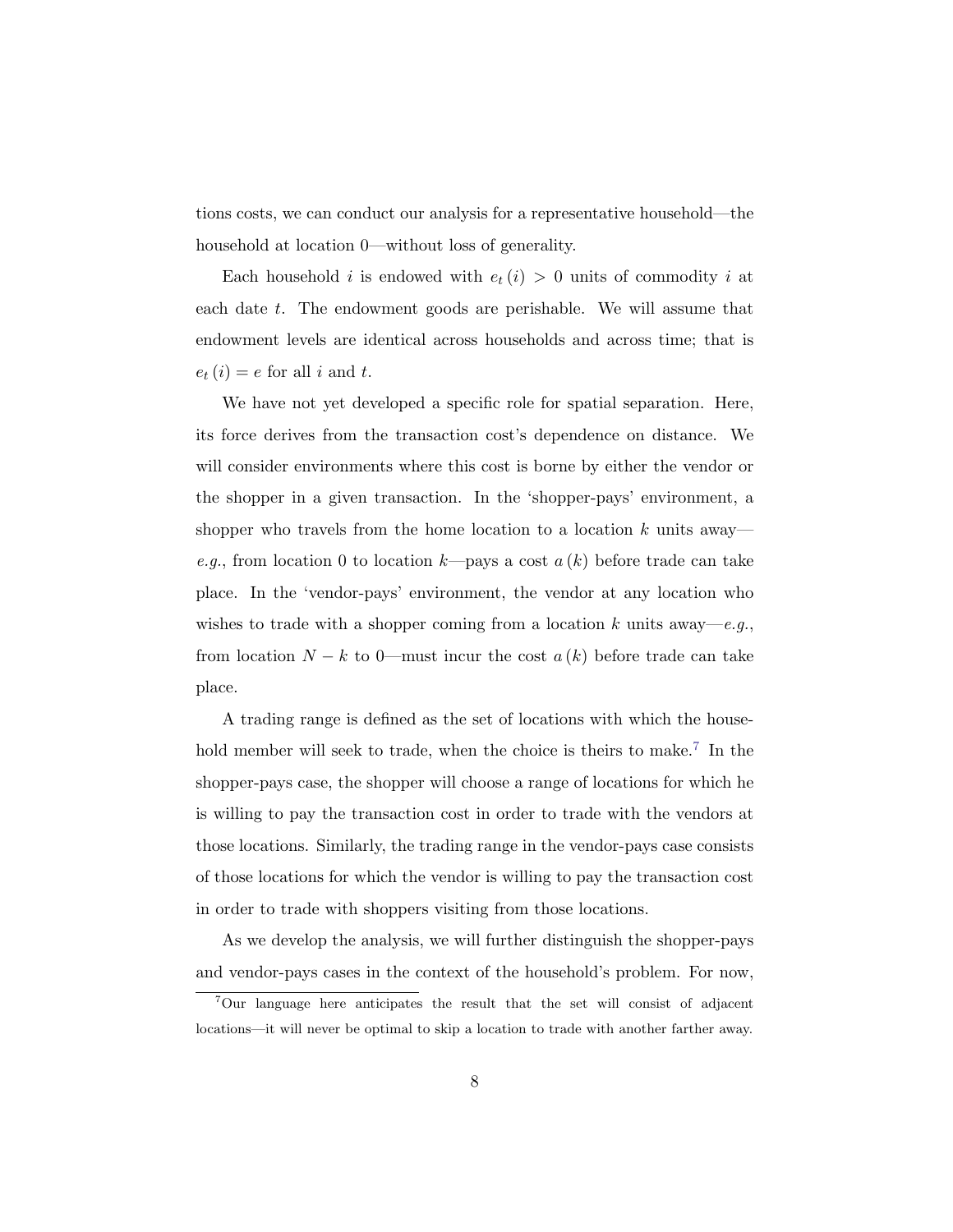it is sufficient to note that the transaction cost represents resources used up and subtracted from the payer's endowment. Thus, for example, in the shopper-pays environment, if the shopper from a household at location 0 visits locations 1 through  $k$ , the household's endowment net of transactions costs is

$$
e-\sum_{j=1}^{k}a\left( j\right) .
$$

Note that this also the net endowment of the household at location 0 in the vendor-pays environment if the household trades with shoppers coming from locations  $N - k$  through  $N - 1$ .

We make some assumptions on the transaction cost function  $a(\cdot)$  in order to guarantee nontrivial equilibria. In particular, we assume that  $a(k)$ is increasing in k and that there is a  $\hat{k} \in \mathcal{N}$  such that  $0 < \hat{k} < N - 1$  with  $e > \sum_{i=1}^{k} a(i)$  for  $k \leq \hat{k}$  and  $\sum_{i=1}^{k} a(i) > e$  for  $k > \hat{k}$ . In words, it's feasible for a shopper or vendor to transact with some locations, but too costly to transact with all locations.

We can show there are gains from trade under our assumptions on tastes and technology. Given our assumptions on the transaction cost function a, it's straightforward that there exist  $c > 0$  and  $k > 1$  such that

<span id="page-8-0"></span>
$$
e - \sum_{j=1}^{k} a(j) \ge 2kc.
$$
 (2)

From the inequality [\(2\)](#page-8-0) it follows that a feasible allocation exists in which each household's shopper visits the first k locations in the direction of travel from the home location, each household's vendor trades with visitors from the k locations lying in the counterclockwise direction, and each household consumes c units of every good from these  $2k$  locations.<sup>[8](#page-8-1)</sup> The utility each

<span id="page-8-1"></span><sup>&</sup>lt;sup>8</sup>The transaction cost associated with these trades at the  $k$  different locations is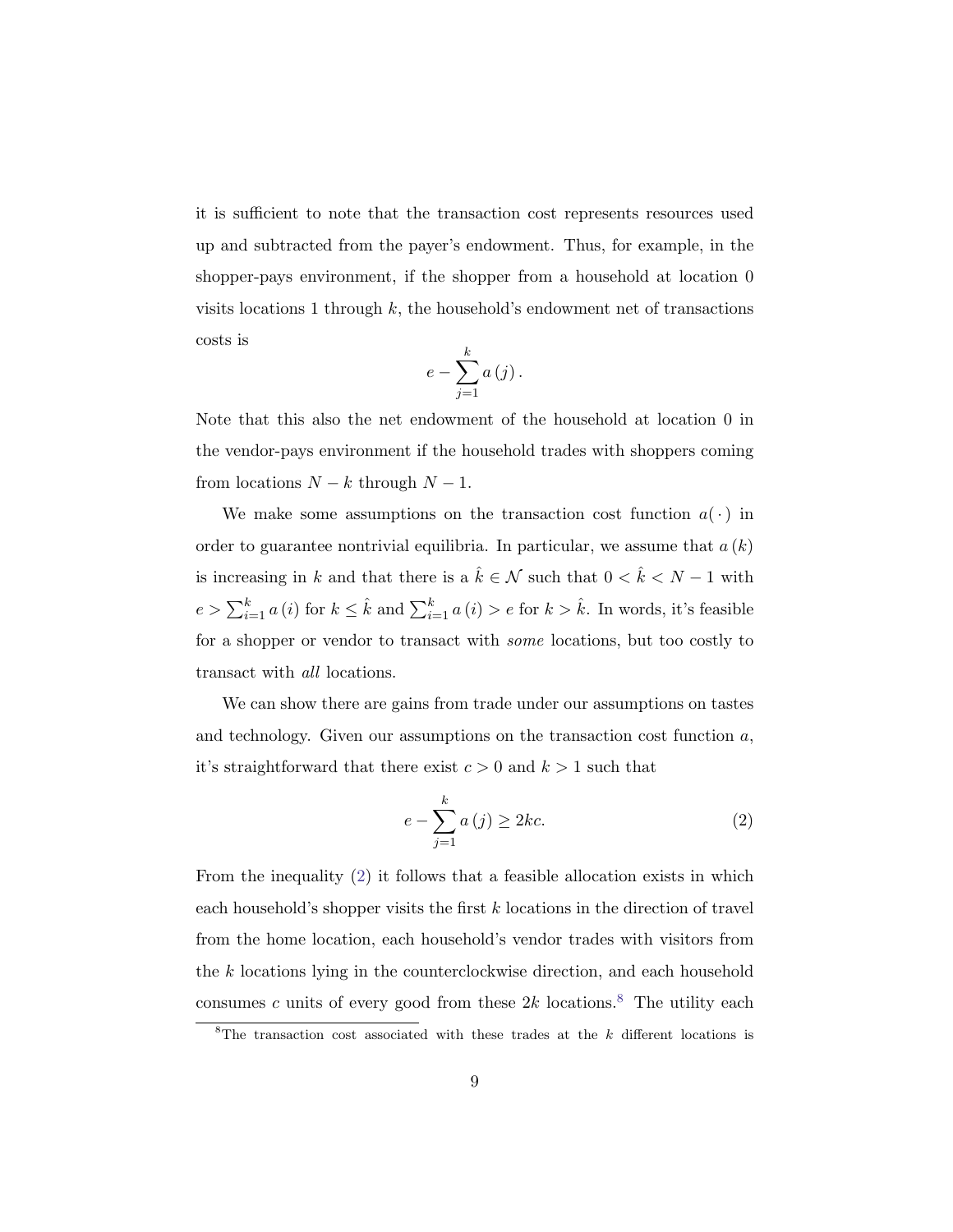household receives from this allocation is

$$
[kc^{\alpha} + kc^{\alpha}]^{1/\alpha} = [2kc^{\alpha}]^{1/\alpha} > 0.
$$

With this basic environment in place, we now investigate whether it matters if the shopper or the vendor pays the transaction costs across three pure payments systems. The assumption of which party bears the transaction cost would seem to be innocuous in terms of affecting equilibrium outcomes under a given payment system. In the next section, we present a case in which the equilibrium is in fact identical regardless of whether the shopper or the vendor pays the transactions fee.

### <span id="page-9-0"></span>3 Payment System I: Barter

In this section, we consider trading environments in which the vendor and shopper exchange units of their endowment goods—*i.e.*, barter economies. Given our assumption that households are price-takers, the equilibria we focus on are competitive equilibria. And, given symmetric transaction costs and preferences—and, moreover, preferences which treat all goods identically it is natural to focus on competitive equilibria which are symmetric. By symmetric equilibria, we mean equilibria in which:

- 1. All households trade with households from k adjacent locations lying in both directions from the home location.
- 2. Households' consumption bundles are identical.
- 3. For any  $i$  and  $j$ , the relative price of the good at location  $i$  in terms of the good at location  $j$  depends only on the distance between  $i$  and  $j$ .

 $\sum_{i=1}^{k} a(i)$  for each household; the inequality [\(2\)](#page-8-0) then states that the endowments net of those transaction costs are sufficient to consume  $c$  units of each good from  $2k$  locations.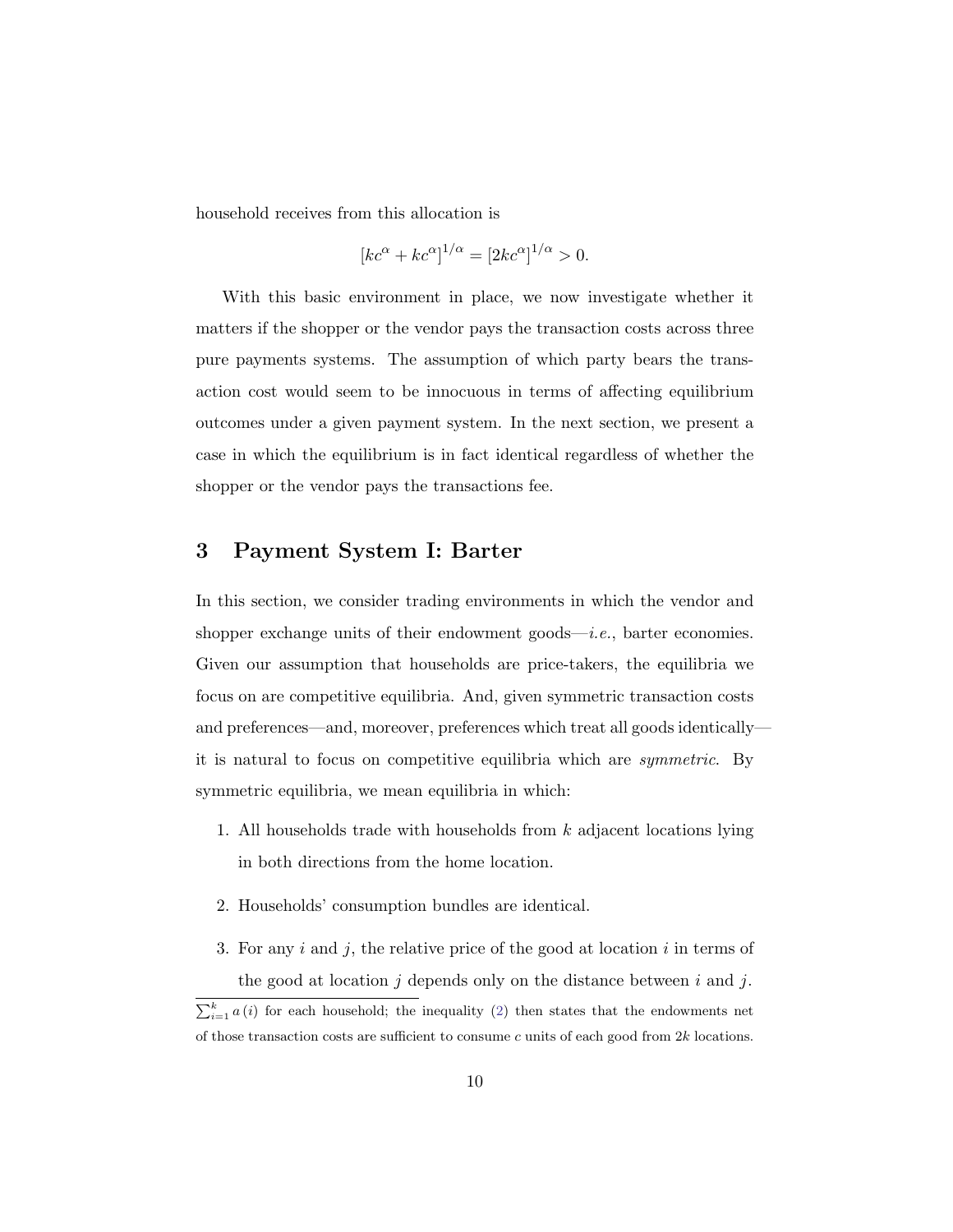Moreover, as we discuss further below (and prove in Appendix [B\)](#page-34-0), a necessary feature of symmetric equilibria is that all relative prices are unity. That is, if we restrict attention to equilibria where households make identical choices and relative prices depend only on distance—which are natural assumptions given the environment—it follows that we may further restrict attention to equilibria where all relative prices are unity. Thus, we will focus on equilibria obeying properties 1, 2 and

 $3'$ . For any i and j, the relative price of the good at location i in terms of the good at location  $j$  is 1.

Note that from 3', it will also follow that household consumption bundles are constant across locations— $c_t(i) = c_t(j) = c_t$  for all i and j.

Because of the symmetry of preferences and transaction costs, we can discuss the problem from the perspective of a representative household located at  $i = 0$ , without loss of generality. To elaborate the barter economy in concrete terms, we first consider the case where the vendor pays the transaction cost associated with any exchange. Later, we show how the expressions characterizing equilibria change (or not) when shoppers bear the transaction cost.

#### 3.1 Barter equilibria in the vendor-pays environment

When the vendor is responsible for the transaction fee, each household will choose a set of visiting shoppers with whom its vendor is willing to trade i.e., a set of locations, lying in the counterclockwise direction from the home location, from which the household will accept goods in exchange for units of the home endowment. Consequently, each household will take as given the set of locations, lying in the clockwise direction from the home location,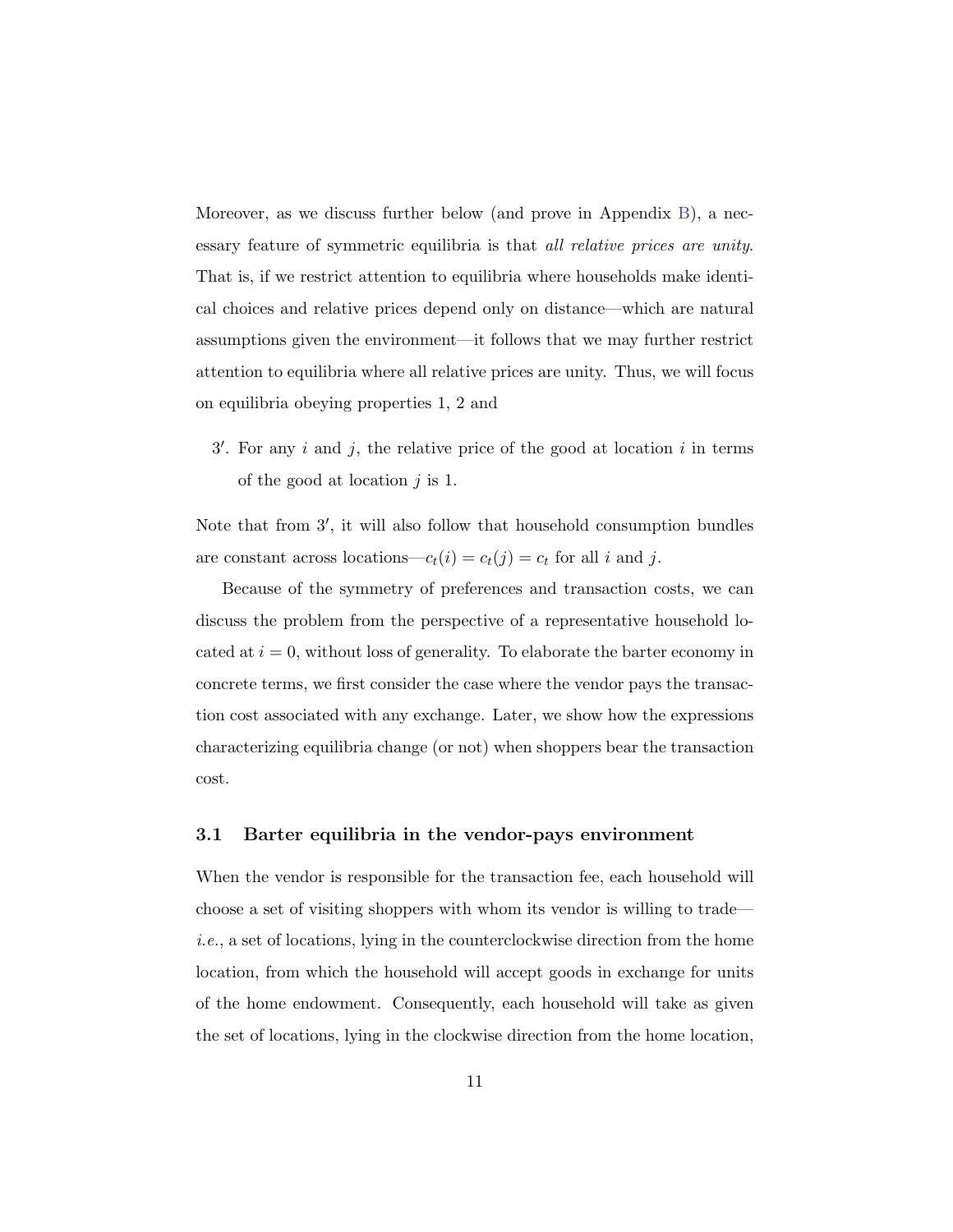which are 'open' to its own shopper—i.e., those locations around the atoll where other households have incurred the fixed cost to trade the goods which the shopper carries from the home location.

For the household located at  $i = 0$ , call the set of locations visited by the shopper  $S_t$  and the set of locations from which the vendor accepts visitors  $S_t'$ . Because the transaction cost increases with distance, and all goods are treated symmetrically in households' preferences, we may assume without loss of generality that the sets  $S_t$  and  $S'_t$  are each 'connected' in the sense that  $S_t$  consists of all locations 1 through  $k_t$  for some  $k_t$ , and  $S'_t$  consists of all locations  $N-1$  through  $N-k'_t$  for some  $k'_t$ . Vendors and shoppers will never skip over a location to trade with one that is more distant; rather, they trade incrementally, choosing a set of adjacent locations and balancing the desire to eat each of the  $N-1$  non-home, differentiated goods against the transactions costs.<sup>[9](#page-11-0)</sup>

It is also clear that, because of the increasing transaction cost, taking as given  $S_t$ , the household will always choose  $S'_t$  such that  $S_t \cap S'_t = \emptyset$  it would be inefficient for the household to pay the fixed cost to include a location in  $S_t'$  if that location is already open to the household's shopper in  $S_t$ .

We let  $A(S_t)$  denote the total cost of trading goods from locations in  $S'_t$ —*i.e.*,

$$
A(S'_{t}) = \sum_{i=1}^{k'_{t}} a(i).
$$

Now, suppose that all relative prices are unity, as they would be in a symmetric equilibrium; we establish this property in Appendix [B.](#page-34-0) Under

<span id="page-11-0"></span> $9^9$ We give a proof of this 'connectedness' in Appendix [A.](#page-33-4)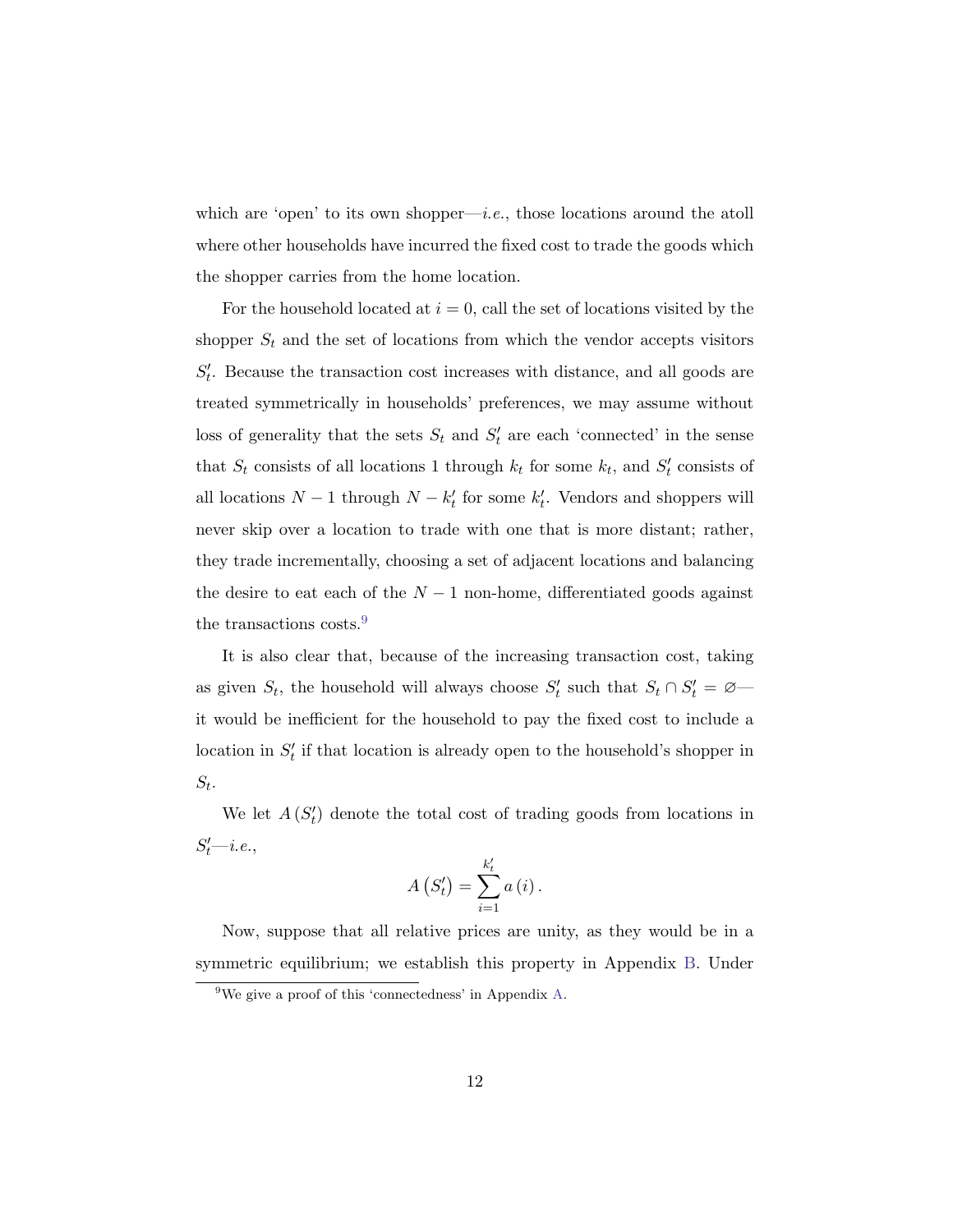this assumption, the household's budget constraint can be written as

<span id="page-12-0"></span>
$$
e - A(S'_t) \ge \sum_{j \in S_t} c(j) + \sum_{j \in S'_t} c'(j)
$$
 (3)

We will construct an allocation where each household is maximizing its utility subject to its budget constraint, household choices are symmetric, and markets clear.

Since the good is nonstorable, and exchange of goods for goods is the only means of trade, each household's lifetime utility-maximization problem amounts to a static problem of maximizing momentary utility at each date. Given the household's preferences [\(1\)](#page-6-0) and the budget constraint [\(3\)](#page-12-0), the household's optimal consumption bundle will obey  $c_t(i) = c_t(j)$  for all  $i, j \in$  $S_t$  and  $c_t(i) = c_t(j)$  for all  $i, j \in S'_t$ . Let  $c_t$  denote the constant level of consumption on the set  $S_t$  and  $c'_t$  the constant level of consumption on  $S'_t$ . The household's budget constraint can then be written as

<span id="page-12-2"></span>
$$
e - A(S'_t) \ge c_t |S_t| + c'_t |S'_t|,
$$
\n(4)

where  $|S_t|$  and  $|S'_t|$  are integers representing the numbers of locations in the sets  $S_t$  and  $S'_t$ , respectively.

Using this notation, the household's momentary utility from consuming  $c_t$  on  $S_t$  and  $c'_t$  on  $S'_t$  can be written as

<span id="page-12-1"></span>
$$
U_t = ((c_t)^{\alpha} |S_t| + (c'_t)^{\alpha} |S'_t|)^{1/\alpha}.
$$
\n
$$
(5)
$$

Taking as given  $S_t$ , the household chooses  $c_t$ ,  $c'_t$  and  $S'_t$  to maximize utility [\(5\)](#page-12-1) subject to the budget constraint [\(4\)](#page-12-2).

Because of the fixed cost, this problem is not convex, but may be approached as follows. Temporarily taking  $S_t'$  as well as  $S_t$  as given, we can calculate optimal choices of  $c_t$  and  $c'_t$ . This gives rise to an indirect utility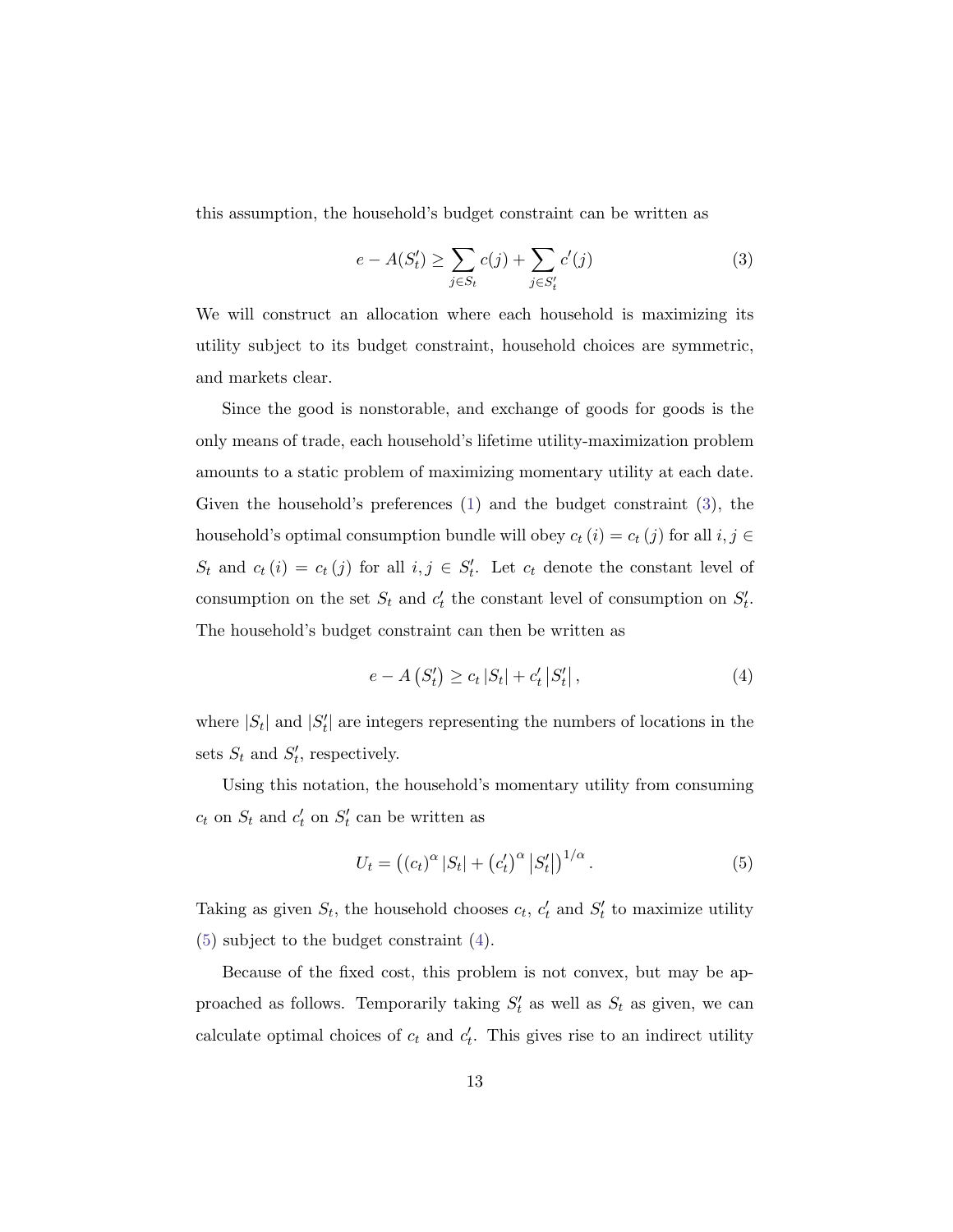function in terms of  $S_t'$  and  $S_t$ , and we can find the optimal choice of  $S_t'$  given  $S_t$ . Finally, we impose symmetry— $S'_t = S_t$ —to arrive at a characterization of a symmetric competitive equilibrium.

The friction is embodied in the formulation of the household's two different economic problems. The indirect utility function solves for  $S'_{t}$ , taking  $S_t$  as given or vice versa. In the case in which the vendor pays, consider the vendor solves the problem, communicates costlessly to the shopper, who then knows how many locations are willing to trade with the shopper. In this illustration, when the vendor solves for  $S_t'$  it simultaneously solves for  $S_t$ . By taking  $S_t$  as given, we are implicitly treating the shopper as being oblivious to what the vendor is going to choose. We will focus on equilibrium allocations with this type of friction present in all of our analyses.

It is straightforward from the form of  $(4)$  and  $(5)$  that, given  $S_t$ , and for a given choice of  $S'_t$ , the optimal choices of  $c_t$  and  $c'_t$  must obey

$$
c_t = c'_t = \frac{e - A(S_t)}{|S_t| + |S'_t|}.
$$

The implication is that consumption levels on the two sets are equated, and the budget constraint is satisfied with equality. The household's momentary utility can then be written in terms of  $S_t$  and  $S'_t$  as

<span id="page-13-0"></span>
$$
U_t = (e - A(S'_t)) (|S_t| + |S'_t|)^{\frac{1-\alpha}{\alpha}}.
$$
 (6)

From [\(6\)](#page-13-0), a household's utility is increasing in the cardinality of the set  $S_t'$  and decreasing in the transaction cost associated with  $S_t'$ . It follows that if  $S_t'$  is an optimal choice, it must have the smallest transaction cost  $A(S)$ over all sets S with cardinality  $|S'_t|$ , from which it becomes clear that the optimal choice does indeed have the form  $\{N-1, N-2, ..., N-k_t'\}$ . If  $S_t$ also has the 'connected' form  $\{1, 2, ..., k_t\}$ , then  $|S'_t| = k'_t$ ,  $|S_t| = k_t$ , and the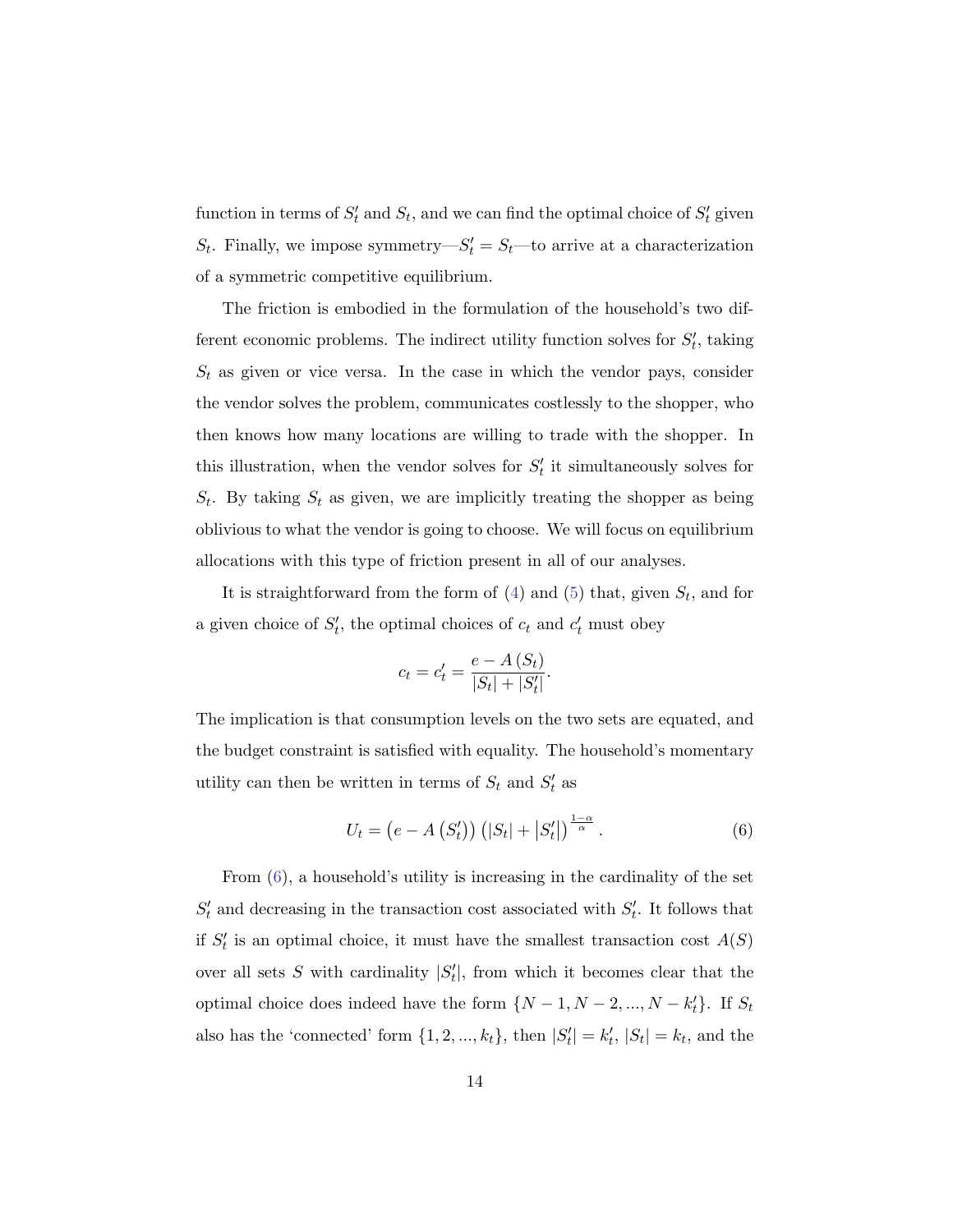optimal choice of  $S_t'$  reduces to the choice of the integer  $k_t'$  that solves

$$
\max_{h} \left(e - \sum_{i=1}^{h} a(i)\right) \left(k_t + h\right)^{\frac{1-\alpha}{\alpha}}.
$$

This is an integer-programming problem, the solution of which can be characterized by a set of inequalities. For our purposes in this paper, having very tight characterizations of equilibria is inessential for showing how equilibria either differ or do not differ across different environments. It is sufficient to note that a symmetric competitive equilibrium in the current environment, if one exists, is characterized by

<span id="page-14-0"></span>
$$
k_{t} = \arg \max_{h} \left( e - \sum_{i=1}^{h} a(i) \right) \left( k_{t} + h \right)^{\frac{1-\alpha}{\alpha}}.
$$
 (7)

The critical feature of [\(7\)](#page-14-0) is that the vendor chooses the distance for which they are willing to pay the transaction cost, taking the locations visited by the shopper as given. In doing so, the marginal cost of accepting a shopper from the next farthest location is equated with the marginal gain from consuming an additional variety. In equilibrium, consumption by each household from each of the  $2k_t$  locations is given by

<span id="page-14-2"></span>
$$
c_{t} = \frac{e - \sum_{i=1}^{k_{t}} a(i)}{2k_{t}}.
$$
\n(8)

.

Note that the number of goods each household consumes is  $2k_t$ .<sup>[10](#page-14-1)</sup>

$$
a\left(k'_t\right)\left[k_t+k'_t\right] = \frac{1-\alpha}{\alpha}\left(e - \int_0^{k'_t} a\left(i\right)di\right).
$$

In a symmetric equilibrium  $k_t = k'_t$ , and the common value  $k_t$  would be characterized by

$$
a(k_t) k_t = \frac{1-\alpha}{2\alpha} \left( e - \int_0^{k_t} a(i) \, di \right)
$$

<span id="page-14-1"></span> $10$ Heuristically, one can get a feel for the equilibrium by imagining, for a moment, that there are a continuum of locations, in which case the household's maximization would give the following first-order condition: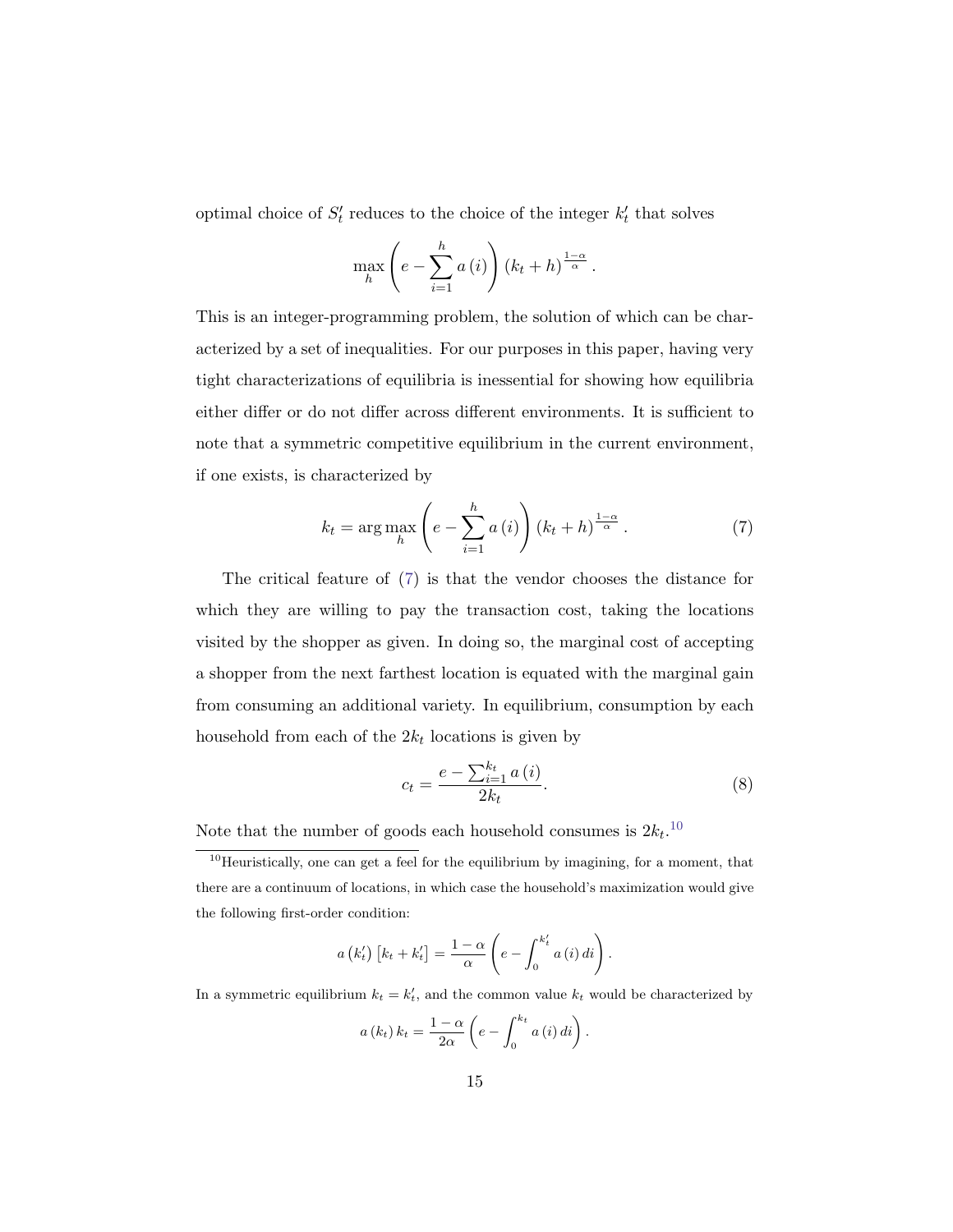#### 3.2 Barter equilibria in the shopper-pays environment

Now suppose that it is the shopper who pays the fixed cost associated with any exchange, hence chooses the set of vendors with whom the household will trade. In this case, the typical household takes as given a set  $S_t'$  of shoppers from other locations who will be visiting the home location, and chooses a set  $S_t$  of locations which its shopper will visit. Again assume that all relative prices are unity, from which it follows that the household sets  $S_t \cap S'_t = \emptyset$  and chooses constant consumption levels  $c_t$  and  $c'_t$  on the two sets. The budget constraint again takes the form

$$
e - A(S_t) \ge c_t |S_t| + c'_t |S'_t|,
$$

where  $A(S_t)$  is the sum of the transactions costs which the household incurs from shopping at the locations in  $S_t$ . By way of comparison with the previous environment, note that the household's cost of visiting a set  $\{1, 2, ..., k_t\}$ of locations in this environment would be identical to its cost of transacting with shoppers visiting from locations  $\{N-1, N-1, ..., N-k_t\}$  in the previous environment.

The household's momentary utility is again given by

$$
U_t = ((c_t)^{\alpha} |S_t| + (c'_t)^{\alpha} |S'_t|)^{1/\alpha}.
$$

It's immediate that we again have  $c_t = c'_t$  at an optimum. An argument similar to that above shows that  $S_t$  takes the form  $\{1, 2, ..., k_t\}$ , and that the Note that existence of a  $k_t$  satisfying the last expression is essentially immediate from the assumptions that  $a(\cdot)$  is nonnegative, continuous, and increasing, and such that  $\int_0^k a(i)di > e$  for all k greater than some  $\hat{k}$ ; the left-hand side is then increasing from a value of zero at  $k = 0$ , while the right-hand side is decreasing from a positive value at  $k = 0$  to negative values for  $k > \hat{k}$ .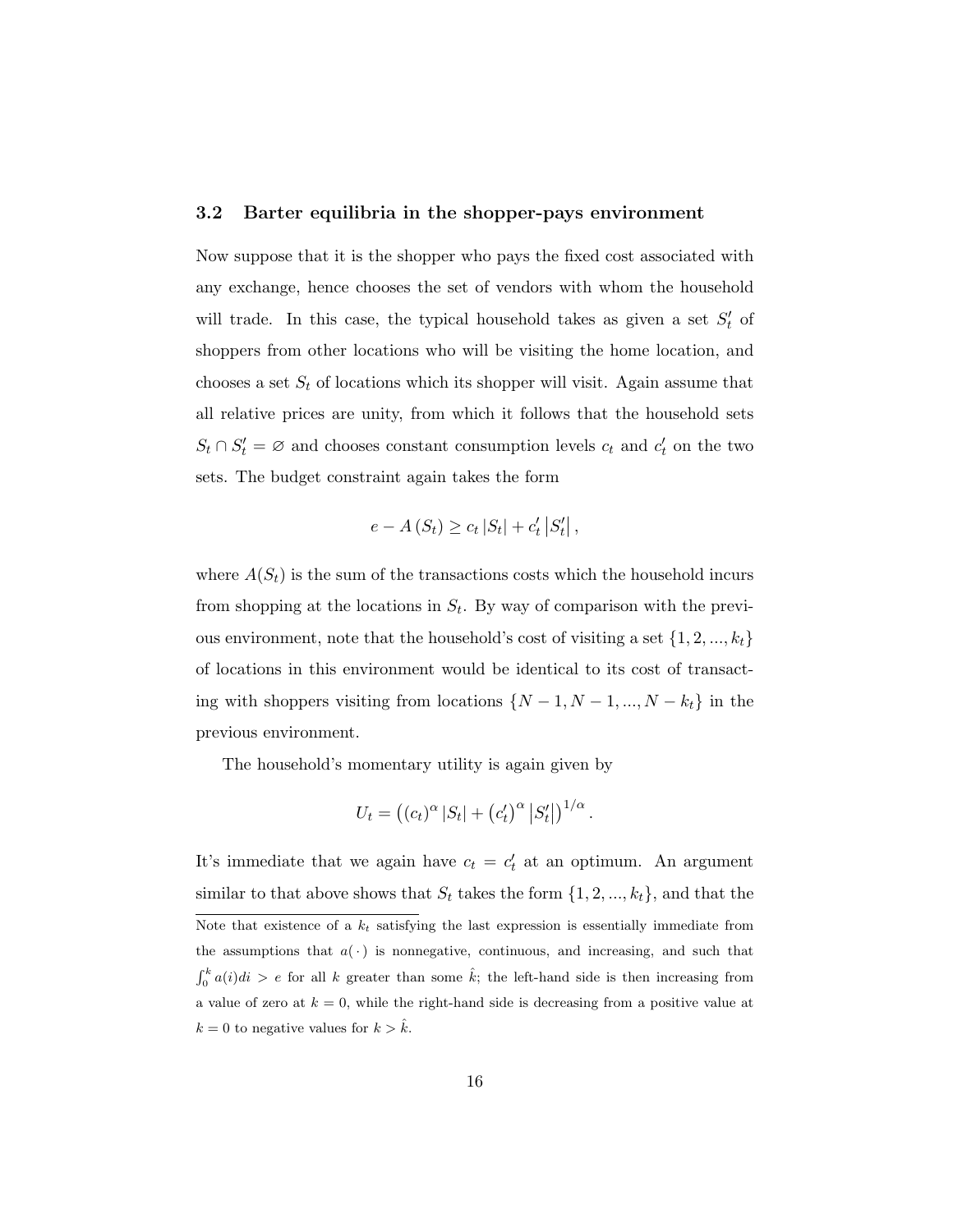optimal choice of  $k_t$ , given  $S'_t = \{N-1, N-2, ..., N-k'_t\}$ , is the solution to

$$
\max_{h} \left( e - \sum_{i=1}^{h} a(i) \right) \left( h + k'_t \right)^{\frac{1-\alpha}{\alpha}}.
$$

Consequently, a symmetric equilibrium is again characterized by

<span id="page-16-0"></span>
$$
k_{t} = \arg \max_{h} \left( e - \sum_{i=1}^{h} a(i) \right) \left( h + k_{t} \right)^{\frac{1-\alpha}{\alpha}}, \tag{9}
$$

and

<span id="page-16-1"></span>
$$
c_{t} = \frac{e - \sum_{i=1}^{k_{i}} a(i)}{2k_{t}}.
$$
\n(10)

Note that the expressions in [\(7\)](#page-14-0) and [\(8\)](#page-14-2) are identical to equations [\(9\)](#page-16-0) and [\(10\)](#page-16-1). Since these equations completely characterize equilibria in the two environments, the analysis shows that the equilibrium outcomes are identical for the two versions of this barter model economy. More specifically, the representative household maximizes utility in equilibrium by choosing the same consumption bundle—that is, the same level of consumption from each location and the same range of locations with which to trade. Hence, the vendor-pays economy is equivalent to the shopper-pays economy. This is a general feature of economies in which exchange is a trade of endowment goods for endowment goods. $^{11}$  $^{11}$  $^{11}$ 

#### 3.3 Guaranteeing existence of symmetric equilibria

Symmetric equilibria in the barter economy, when they exist, are identical regardless of whether the shopper or vendor pays the transaction cost but do we know symmetric equilibria exist? Existence is straightforward

<span id="page-16-2"></span><sup>&</sup>lt;sup>11</sup>Suppose that the transactions costs are borne according to the following rule: the seller pays  $\theta a(i)$  and the shopper pays  $(1 - \theta)a(i)$ , for  $0 \le \theta \le 1$ . It is fairly straightforward to show that the results, in terms of range of goods consumed  $(k)$  and the quantity of each good consumed (c) would be identical for any  $\theta$ .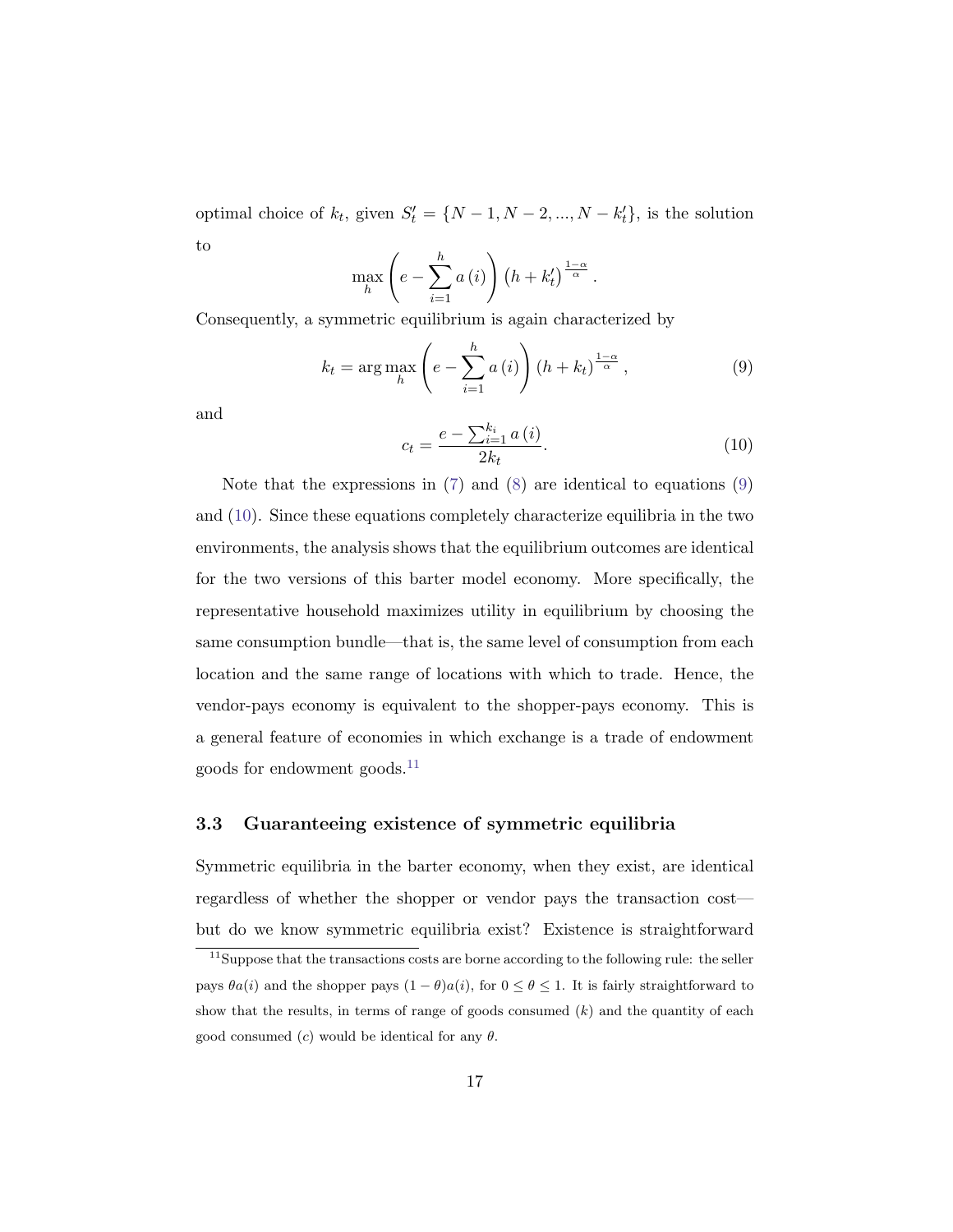to show with a continuum of locations, assuming only that the transaction cost function  $a(\cdot)$  is nonnegative, continuous, increasing, and such that  $\int_0^k a(i)di > e$  for all k greater than some  $\hat{k}$ —see footnote [10](#page-14-1) above. With a discrete set of locations, which we employ primarily for its simplicity in other regards, giving minimal assumptions on  $a(\cdot)$  that guarantee existence is more difficult. Hence, we will simply assume that  $a(\cdot)$ , e, and  $\alpha$ —in addition to the assumptions already made—are such that there exists a  $k$ with

<span id="page-17-1"></span>
$$
\left(e - \sum_{i=1}^{k} a(i)\right) \left(2k\right)^{\frac{1-\alpha}{\alpha}} \ge \left(e - \sum_{i=1}^{h} a(i)\right) \left(h + k\right)^{\frac{1-\alpha}{\alpha}} \tag{11}
$$

for all h. That is, we assume the fixed-point problem implicit in  $(7)$ —or equivalently  $(9)$ —has a solution.<sup>[12](#page-17-0)</sup>

We have in place all the pieces to verify that symmetric competitive equilibria exist, and have the properties described above—namely, that all relative prices are one and that allocations are invariant to the identity of party bearing the transaction cost. In sum, we can show:

Proposition 1. In the barter economy, there exists a symmetric competitive equilibrium in which the location-specific goods trade at a relative price equal to one and the range of locations and the quantity are represented equivalently by equations  $(7)$  and  $(8)$  or equations  $(9)$  and  $(10)$ .

*Proof.* The derivations of  $(7)-(8)$  $(7)-(8)$  $(7)-(8)$  and  $(9)-(10)$  $(9)-(10)$  $(9)-(10)$  are given above, under the assumption that all relative prices are unity. That there exists a  $k_t$  that solves [\(7\)](#page-14-0) and [\(9\)](#page-16-0) follows immediately from the assumption that  $a(\cdot)$  obeys

<span id="page-17-0"></span><sup>&</sup>lt;sup>12</sup>Given the complex nature of this joint assumption on  $a(\cdot)$ , e, and  $\alpha$ , it behooves us to show that such  $a(\cdot)$ , e, and  $\alpha$  exist. Suppose there are four locations on the circle,  $i = 0, 1, 2, 3$ , let  $e = 1$ ,  $\alpha = 1/2$ , and  $a({0, 1, 2, 3}) = {0, 1/4, 1/2, 3/4}$ . It's easily verified that a symmetric equilibrium exists with  $k = 1$  and  $c = 3/8$ .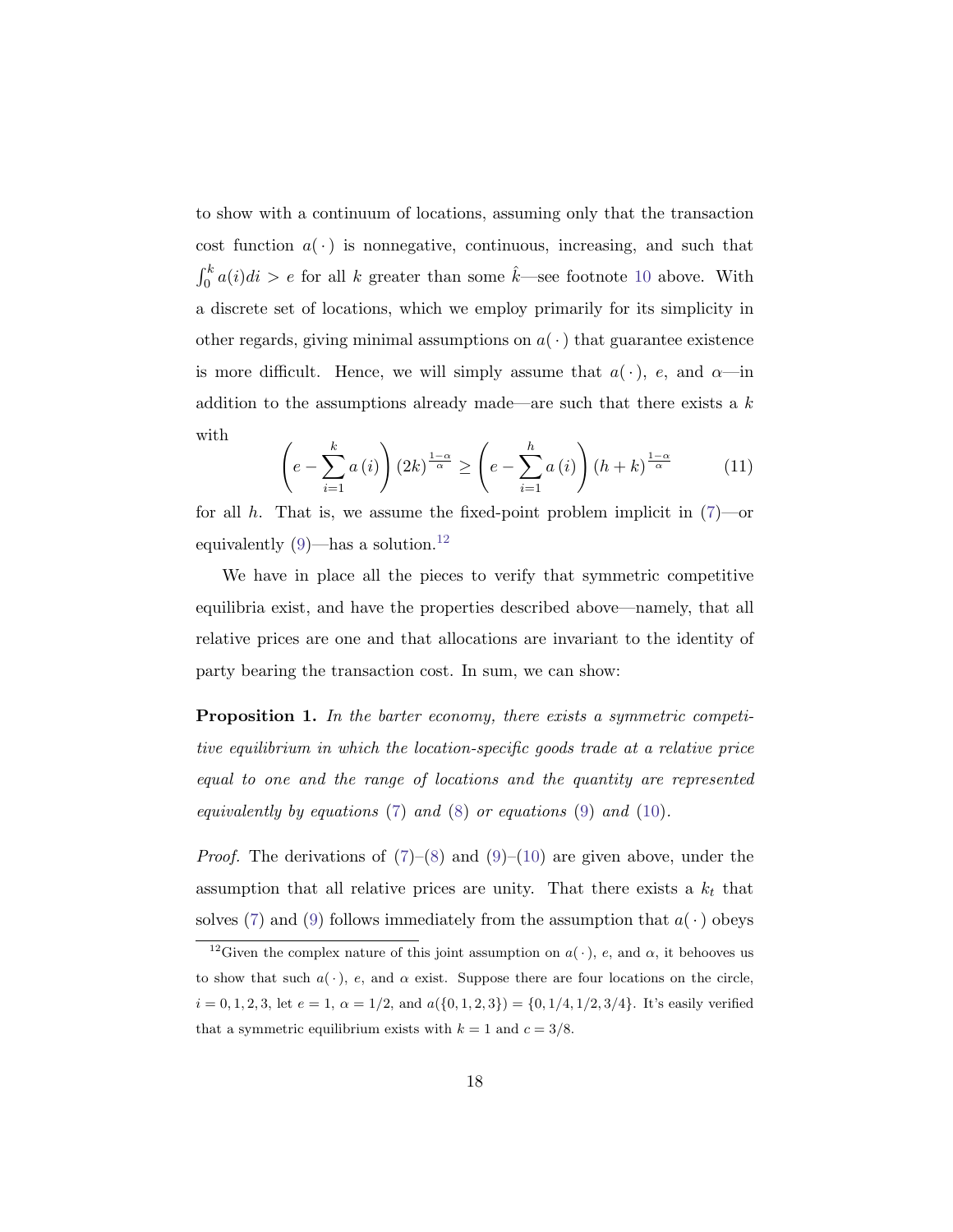[\(11\)](#page-17-1). All that remains to be shown, then, is that relative prices are in fact unity in a symmetric equilibrium. We prove that in Appendix [B.](#page-34-0)  $\Box$ 

## <span id="page-18-0"></span>4 Payment System II: Fiat money

In this section, we consider an environment in which there is a store of value, fiat money, which is the sole means of exchange. We are not trying to explain why money is superior to barter. In our framework—where barter is not subject to double coincidence of wants problems or search frictions money may be a superior medium of exchange owing to lower distancerelated transactions costs. That is, the transaction cost function  $a(\cdot)$  may be uniformly lower with money as the means of exchange.<sup>[13](#page-18-1)</sup> Our focus is whether the monetary equilibria under vendor-pays or shopper-pays rules display the same invariance as they do in the barter economy.

As usual, we assume that fiat money is intrinsically useless and noncounterfeitable. Let the stock of money be constant over time. Trade takes place as before, with shoppers from each household moving clockwise around the atoll. In this economy however, all trades take the form of shoppers offering cash to vendors in exchange for goods. Note that in this environment, a household only consumes goods lying in the shopper's direction of travel from the home location.

As in exchanges in which the endowment goods are used as payment, we assume that there is a fixed cost that is related to the distance between

<span id="page-18-1"></span><sup>&</sup>lt;sup>13</sup>We use the same notation for the transactions cost throughout, and make similar assumptions regarding its nonnegativity and dependence on distance, but we do not assume that the function  $a(\cdot)$  here is identical to the  $a(\cdot)$  from section [3.](#page-9-0) Rather, the notation facilitates comparing equilibrium allocations across the two environments.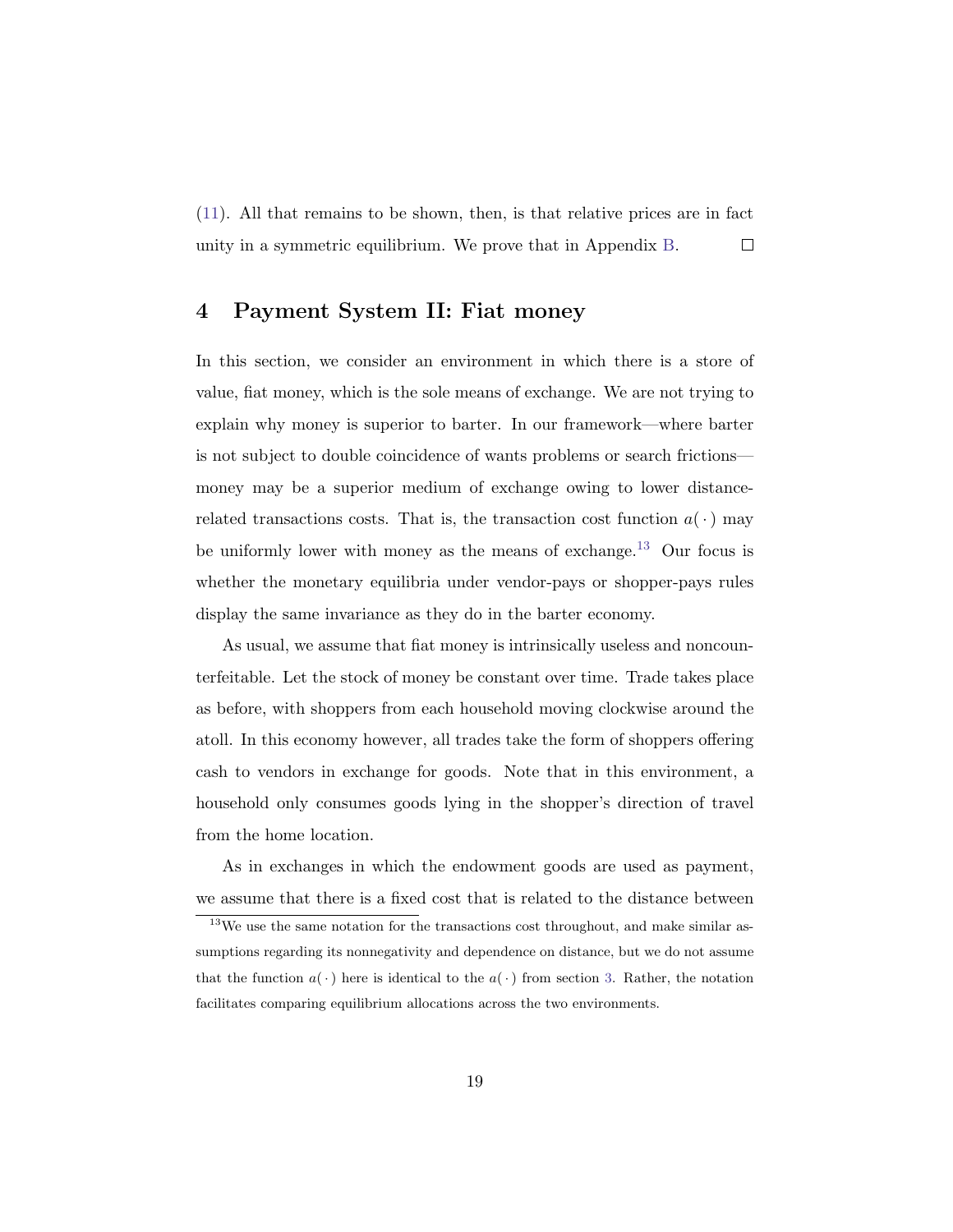two potential traders. We consider the same two cases: either the shopper or vendor pays a fixed fee to trade with persons that live  $j$  locations away.

In this economy, the separation of the shopper-vendor pair at the start of each period presents a timing issue. The vendor must offer the home-good for cash while the shopper uses the household's previously accumulated cash balances to finance the pair's current-period consumption. At the end of the period, the vendor gives the shopper the proceeds from this period's sales to finance next-period's consumption. De facto, a cash-in-advance condition arises.

Analogous to our notation of the last section, let  $S_t$  and  $S'_t$  denote, respectively, the set of locations to which the shopper will carry cash to exchange for goods and the set of locations from which other households' shoppers will visit bearing cash to exchange for the home endowment good. If the shopper is responsible for the cost of verifying that the goods received satisfy the conditions for trade, the household chooses the set  $S_t$  of locations to visit, and takes as given the set  $S_t'$  of visitors. In this case, for the household at location zero, trading at a set of locations  $S_t$  incurs a cost of  $A(S_t) = \sum_{i \in S_t} a(i)$ , where  $a(i)$  is again increasing in i, with  $\sum_{i=1}^{k} a(i) < e$ for k small, and  $\sum_{i=1}^{k} a(i) > e$  for k large. Conversely, if the vendor pays the distance-related fixed cost associated with any potential trading partner, the household chooses the set  $S_t'$  of shoppers from whom the household's vendor will accept cash in exchange for the home good and takes as given the set  $S_t$  of markets to which the shopper carries money. In this case, the household would incur a cost  $A(S_t') = \sum_{i \in S_t'} a(i)$ , which comes out of the pair's endowment of the home good. In either case, assuming that the de facto cash-in-advance constraint is binding, the household's money balances at the start of the next period will be the nominal value of the household's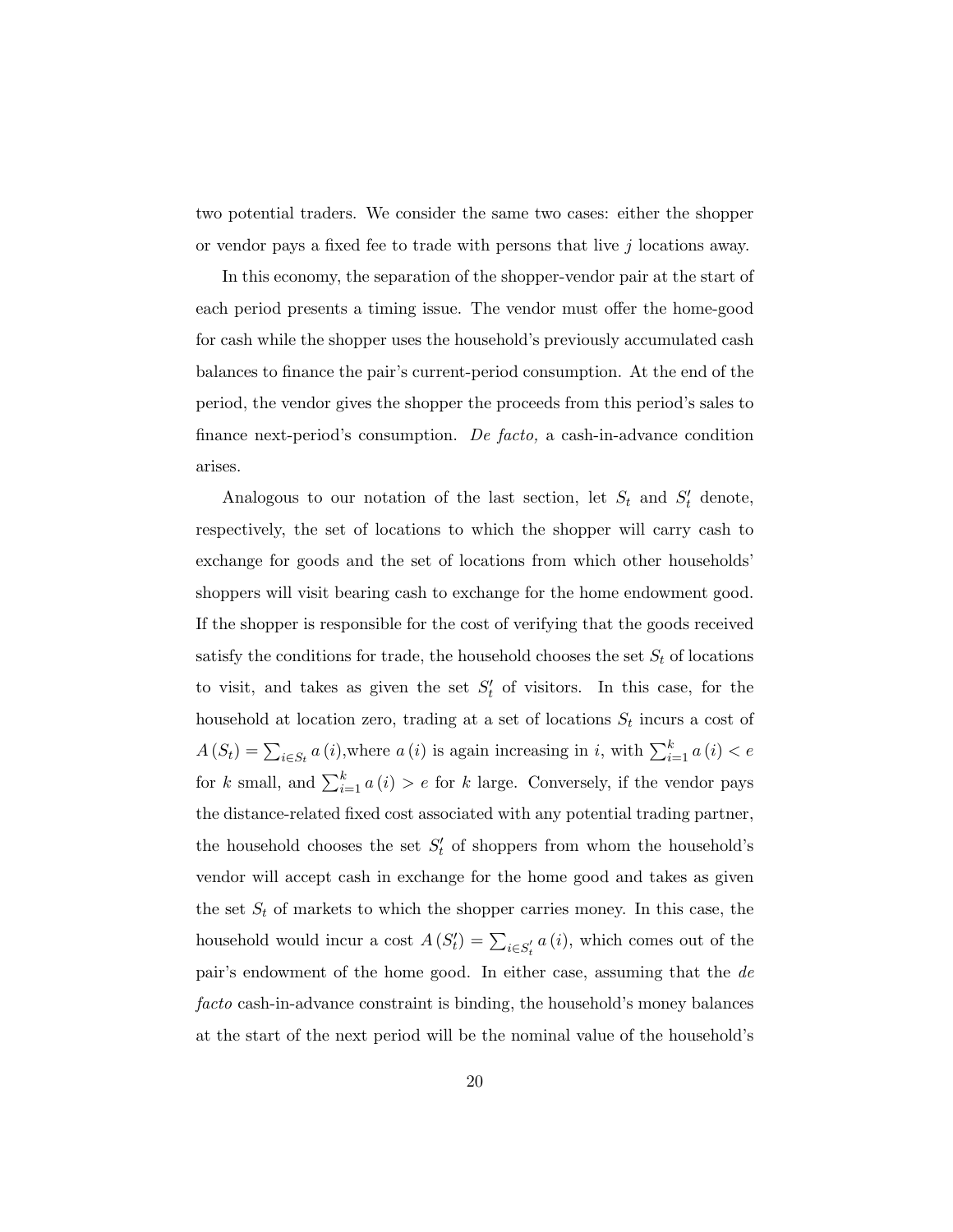endowment, less transactions costs.

Without loss of generality, again suppose the relative prices of goods are equal to unity. The household starts the period with a quantity of real cash balances, denoted by  $m_t$ . Given the set  $S_t$  of markets to which the household carries cash, consumption on that set—which will be uniform given unit relative prices—obeys:

<span id="page-20-0"></span>
$$
c_t |S_t| \le m_t. \tag{12}
$$

This is the household's cash-in-advance constraint: purchases of current consumption by the shopper must be financed with previously accumulated cash balances. Assuming that [\(12\)](#page-20-0) binds, the household's real money balances in the subsequent period are given by either

<span id="page-20-1"></span>
$$
m_{t+1} = \frac{p_t}{p_{t+1}} \left[ e - A\left(S_t\right) \right],\tag{13}
$$

or

<span id="page-20-2"></span>
$$
m_{t+1} = \frac{p_t}{p_{t+1}} \left[ e - A \left( S_t' \right) \right], \tag{14}
$$

depending on whether the household incurs the transaction costs through shopping [\(13\)](#page-20-1) or vending [\(14\)](#page-20-2). Here,  $p_t$  is the price in units of cash of a unit of the home endowment at date  $t$ . The endowment net of the transaction cost—e less either  $A(S_t)$  or  $A(S'_t)$ —is sold by the vendor to shoppers from locations in  $S'_t$  in exchange for cash, yielding either  $p_t$  [ $e - A(S_t)$ ] or  $p_t$  [ $e - A(S'_t)$ ] units of currency for the household. The real purchasing power of the household's currency next period is then either  $p_t$   $\left[e - A\left(S_t\right)\right]/p_{t+1}$  or  $p_t [e - A (S'_t)] / p_{t+1}.$ 

Substituting  $c_t$  from [\(12\)](#page-20-0), as an equality, into the household's momentary utility function [\(1\)](#page-6-0), gives the following expression for the household's within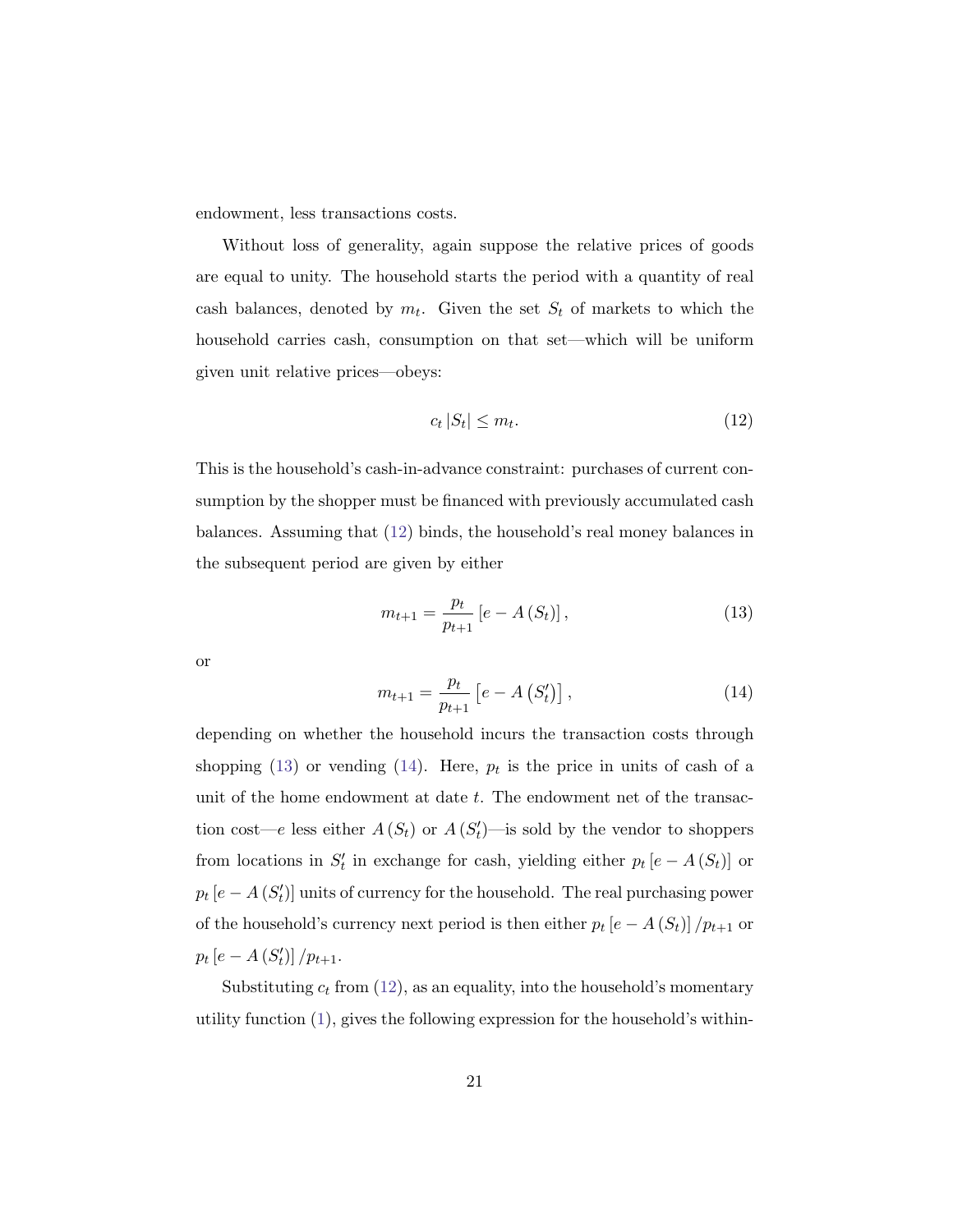period utility, in terms of  $S_t$  and  $m_t$ :

$$
U_t = \left[ m_t^{\alpha} \left| S_t \right|^{1-\alpha} \right]^{1/\alpha}.
$$
 (15)

We then can cast the household's lifetime utility-maximization problem as one of the following two dynamic programs, depending on whether we are in the shopper-pays or the vendor-pays environment:

<span id="page-21-0"></span>
$$
v(m_t; \mathbf{z}_t) = \max_{S_t} \left\{ \left[ m_t^{\alpha} \left| S_t \right|^{1-\alpha} \right]^{1/\alpha} + \beta v \left( \frac{p_t}{p_{t+1}} \left[ e - A \left( S_t \right) \right]; \mathbf{z}_{t+1} \right) \right\} \tag{16}
$$

or

<span id="page-21-1"></span>
$$
v(m_t; \mathbf{z}_t) = \max_{S'_t} \left\{ \left[ m_t^{\alpha} \left| S_t \right|^{1-\alpha} \right]^{1/\alpha} + \beta v \left( \frac{p_t}{p_{t+1}} \left[ e - A \left( S'_t \right) \right]; \mathbf{z}_{t+1} \right) \right\} \tag{17}
$$

The  $z_t$  in these Bellman equations denotes the vector of all exogenous variables which condition the household's decision at each date, in particular the price level  $p_t$ . The character of equilibria in the two environments hinges on the very different natures of the solutions to these two problems.

#### <span id="page-21-2"></span>4.1 Monetary equilibria in the shopper-pays environment

Consider [\(16\)](#page-21-0) first, which corresponds to the 'shopper pays' environment. Assuming  $S_t$  takes the form  $S_t = \{1, 2, ..., k_t\}$ —*i.e.*, an interval in the direction of travel from the home location to some  $k_t$ —the Bellman equation becomes

$$
v(m_t; \mathbf{z}_t) = \max_{k_t} \left[ m_t^{\alpha} k_t^{1-\alpha} \right]^{1/\alpha} + \beta v \left( \frac{p_t}{p_{t+1}} \left[ e - \sum_{i=1}^{k_t} a(i) \right]; \mathbf{z}_{t+1} \right).
$$

Note that changing  $k_t$  results in both costs and benefits to the household the household's momentary utility is increasing in the range of locations visited by the shopper, but a greater range of locations comes at the cost of smaller real cash balances for next period. An optimal choice of  $k_t$  balances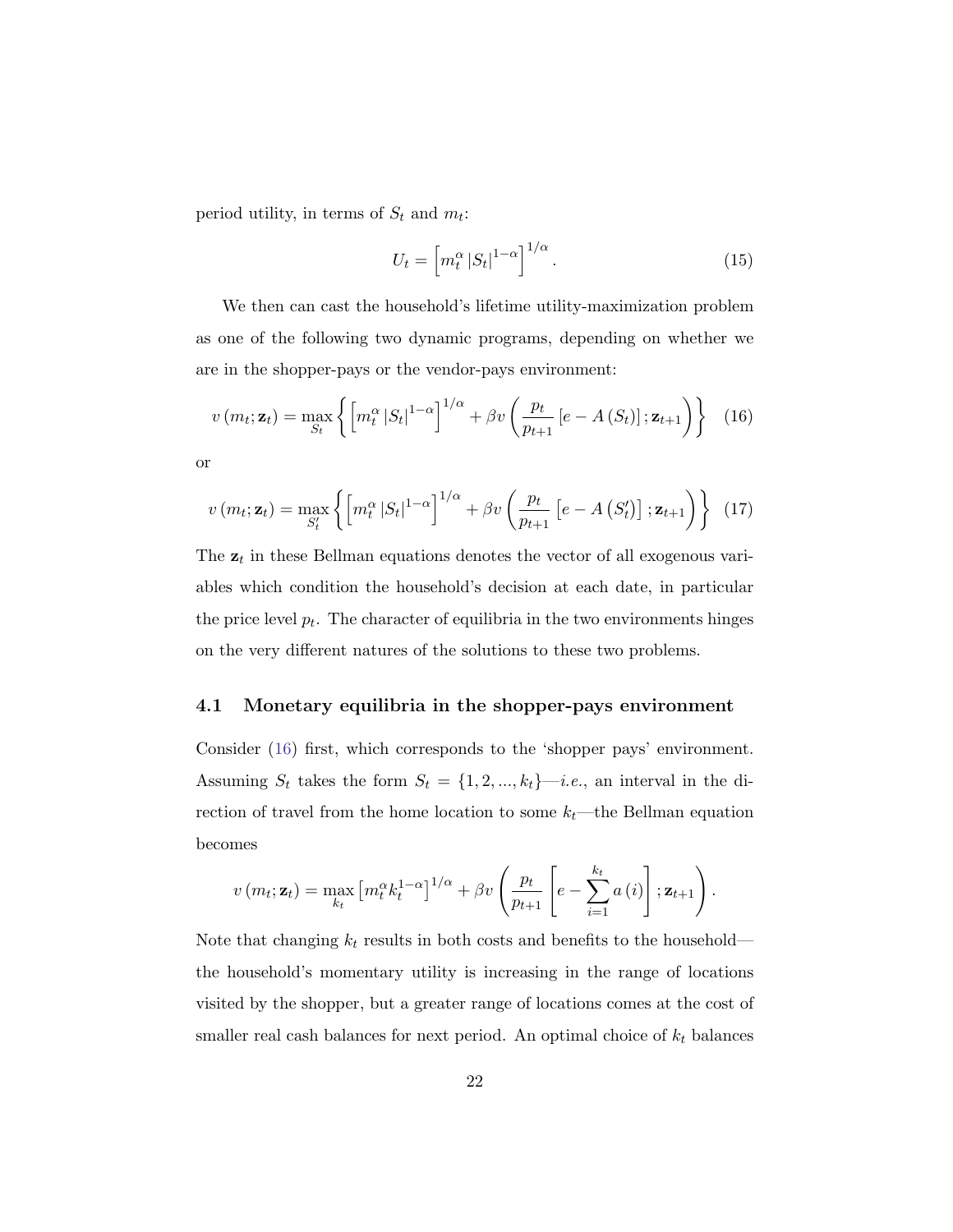these effects. Of course, the maximization on the right-hand side of this Bellman equation is an integer-programming problem, as  $k_t$  is restricted to integer values. It would be straightforward to add enough additional structure to fully characterize a solution; however, as in our analysis of the barter economy, having very tight characterizations of equilibria is not important for demonstrating how, in broad terms, equilibria differ across different environments.

Even without explicitly solving this problem, we can draw some conclusions about the character of the solution. The most important feature to note is that there is no explicit dependence of the household's problem on  $S_t'$ , the set of visitors to the home location. This follows from the faceless nature of the household's monetary transactions—its endowment net of transactions costs is worth  $p_t [e - A(S_t)]$  independent of the identity of the buyers who purchase it. This feature of transactions using money proves to be important for comparing the nature of equilibria in the shopper-pays versus vendor-pays environments.

Remark. As in our analysis of the barter economy, further intuition can be gained by assuming for a moment, that locations are continuous, so that the problem is not integer-constrained. If the value function is differentiable, the first-order condition for the right-hand-side maximization is

$$
\frac{1-\alpha}{\alpha}m_t k_t^{\frac{1-\alpha}{\alpha}-1} = \beta v' (m_{t+1}; \mathbf{z}_{t+1}) \frac{p_t}{p_{t+1}} a(k_t)
$$

while the envelope condition is

$$
v'(m_t; \mathbf{z}_t) = k_t^{\frac{1-\alpha}{\alpha}}.
$$

In a steady-state equilibrium, with  $m_t$ ,  $k_t$  and  $p_t$  constant, these combine to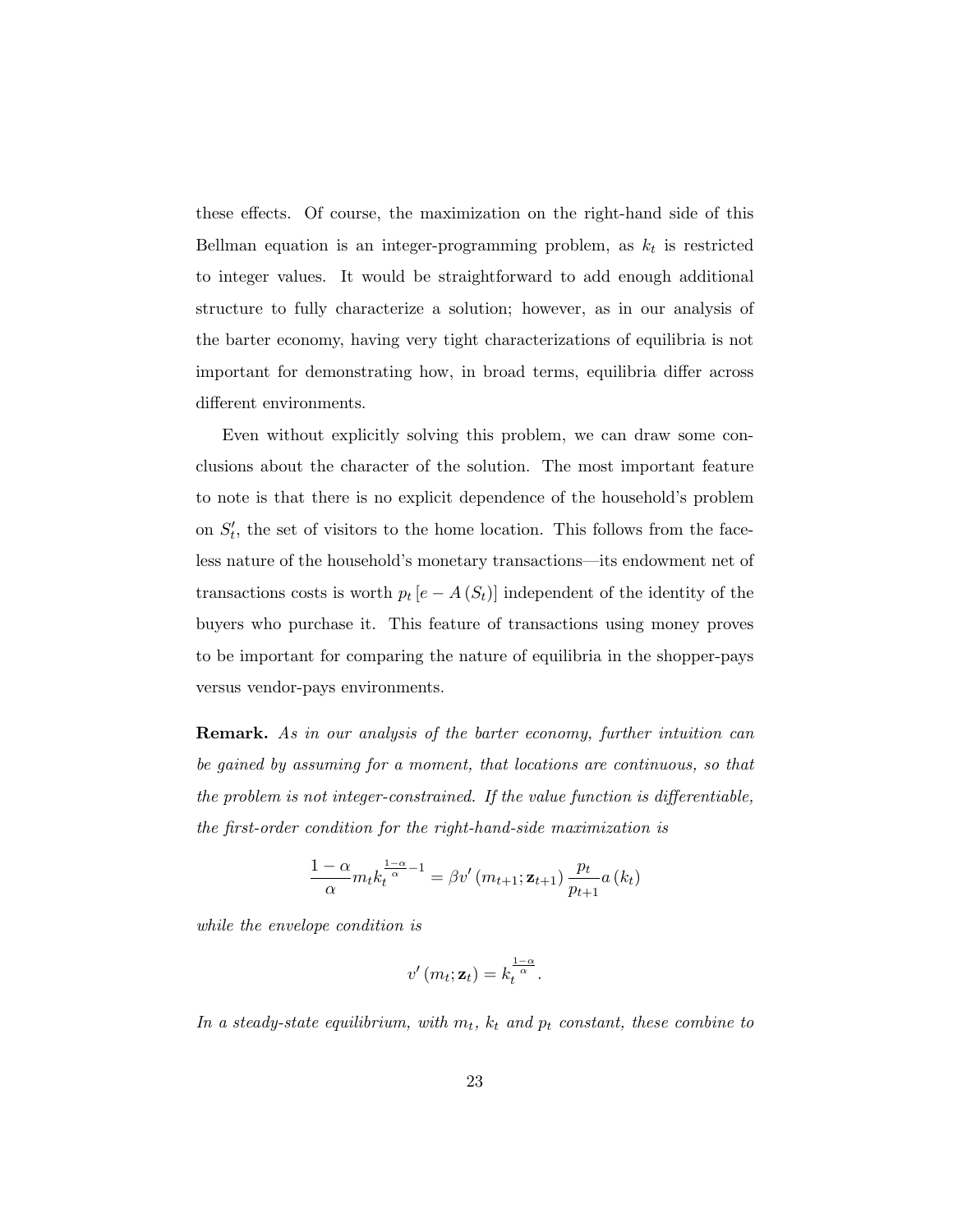give:

$$
a(k) k = \frac{1 - \alpha}{\alpha \beta} m
$$

or

$$
a(k) k = \frac{1-\alpha}{\alpha \beta} \left[ e - \int_0^k a(i) \, di \right],
$$

where the last equality follows from the fact that  $m = e - \int_0^k a(i) di$  when  $p_t$ ,  $m_t$  and  $k_t$  are all constant. The household's steady state consumption (per location) is given by  $kc = m$ , or

$$
c = \left(e - \int_0^k a(i) \, di\right) / k.
$$

#### 4.2 Monetary equilibria in the vendor-pays environment

Now, consider [\(17\)](#page-21-1), the dynamic program which the household faces in the vendor-pays environment. The key differences between the problems de-scribed by [\(16\)](#page-21-0) and [\(17\)](#page-21-1) are that in the latter, the  $|S_t|$  entering the household's one-period reward—the set of locations which are open to the household's shopper—is taken as given, while the quantity of real balances the household takes into the subsequent period now depends on the household's choice of  $S'_t$ , the set of locations from which the household will accept cash in exchange for the home endowment. That is, the range of goods available to the household's shopper depends on other households' decisions as to whether or not to incur the cost of transacting with the shopper, while the household's vendor makes a similar decision regarding transacting with other households' shoppers.

If  $S_t$  and  $S'_t$  are intervals of the form  $\{1, \ldots, k_t\}$  and  $\{N - k'_t, \ldots, N - 1\}$ , this problem can be written as—

$$
v(m_t; \mathbf{z}_t) = \max_{k'_t} \left\{ \left[ m_t^{\alpha} k_t^{1-\alpha} \right]^{1/\alpha} + \beta v \left( \frac{p_t}{p_{t+1}} \left[ e - \sum_{i=1}^{k'_t} a(i) \right]; \mathbf{z}_{t+1} \right) \right\}.
$$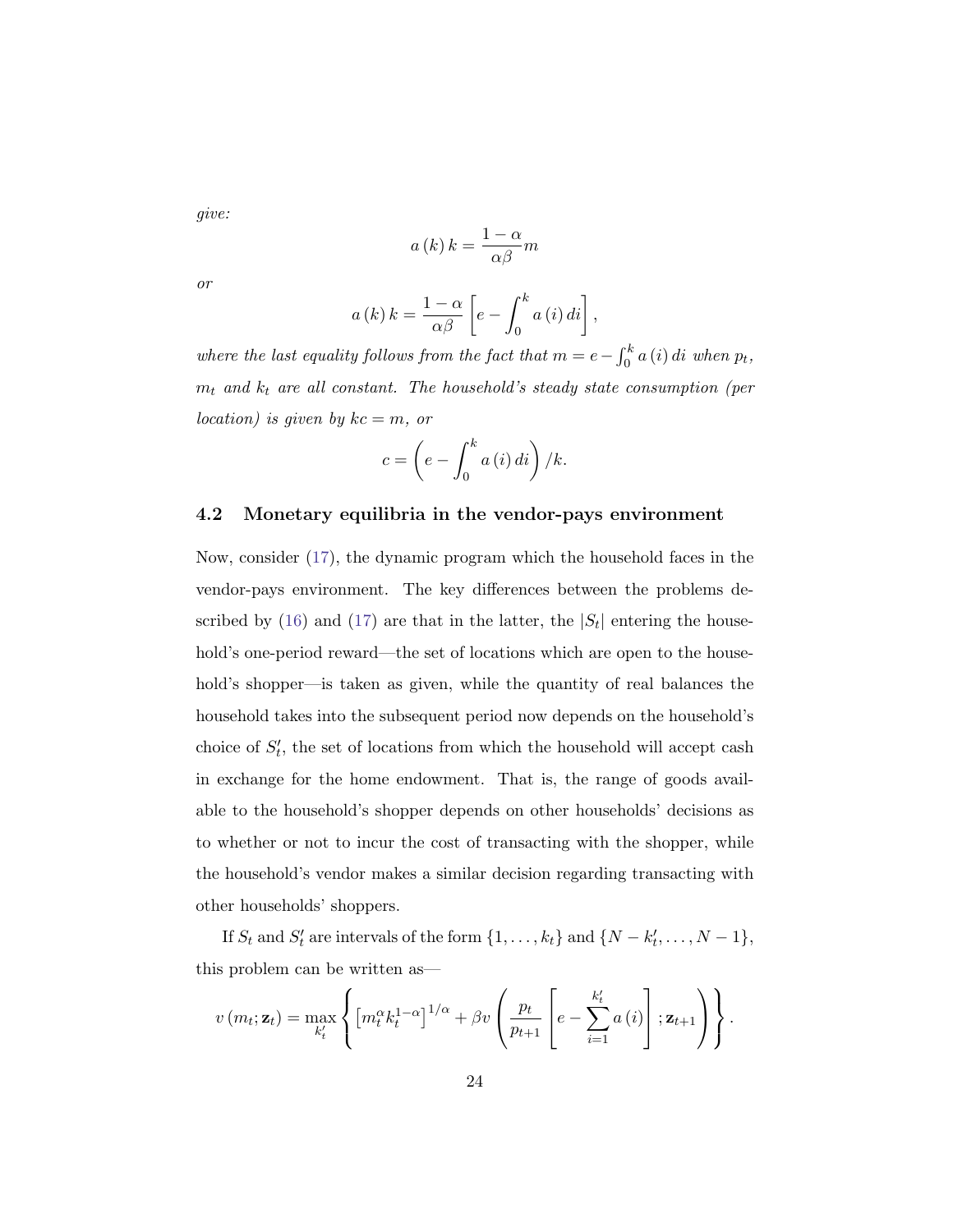This problem has a simple solution—since  $k_t$  is given, and the household's next-period money balances are decreasing in  $k'_t$ , the household chooses the smallest possible set on which to sell its endowment. That is, the household will set  $k'_t = 1$ , or  $S'_t = \{N-1\}$ , offering its endowment in exchange for cash only to shoppers from the nearest adjacent location.

The assumption of price-taking behavior means that the vendor can sell any amount of the home good at  $p_t$  dollars per unit on any  $S'_t$ . Given that the verification cost  $A(S_t')$  is increasing in  $S_t'$ —and thus next-period's real balances are decreasing in  $S_t'$ —the best thing for the household to do is to sell  $e - a(1)$  to the shopper from location  $N - 1$ —*i.e.*, vend the whole endowment to the shopper from next door. In a symmetric equilibrium with all households following this same logic—everyone exchanges with and consumes only the goods of the households at their nearest neighboring location.

This stark outcome highlights what it means for fiat money to serve as a generally acceptable medium of exchange. The problem seems to be the combination of having the person who accepts money in exchange for goods being responsible for paying the transaction cost, together with the idea of money as generalized purchasing power—i.e., indifference by the household as to the identity (or home goods) of the bearer. In other words, the vendor specializes in acquiring one good—fiat money—that does not directly enter into the household's utility function. If the shopper paid the transaction cost—as we saw above in section [4.1—](#page-21-2)the utility gained from a greater variety of goods would be weighed against the cost of added variety. In contrast, in the environment in which the vendor pays the transaction costs, the vendor does not observe (or care about) any variety of goods. In the absence of acquiring goods that directly enter into the household's utility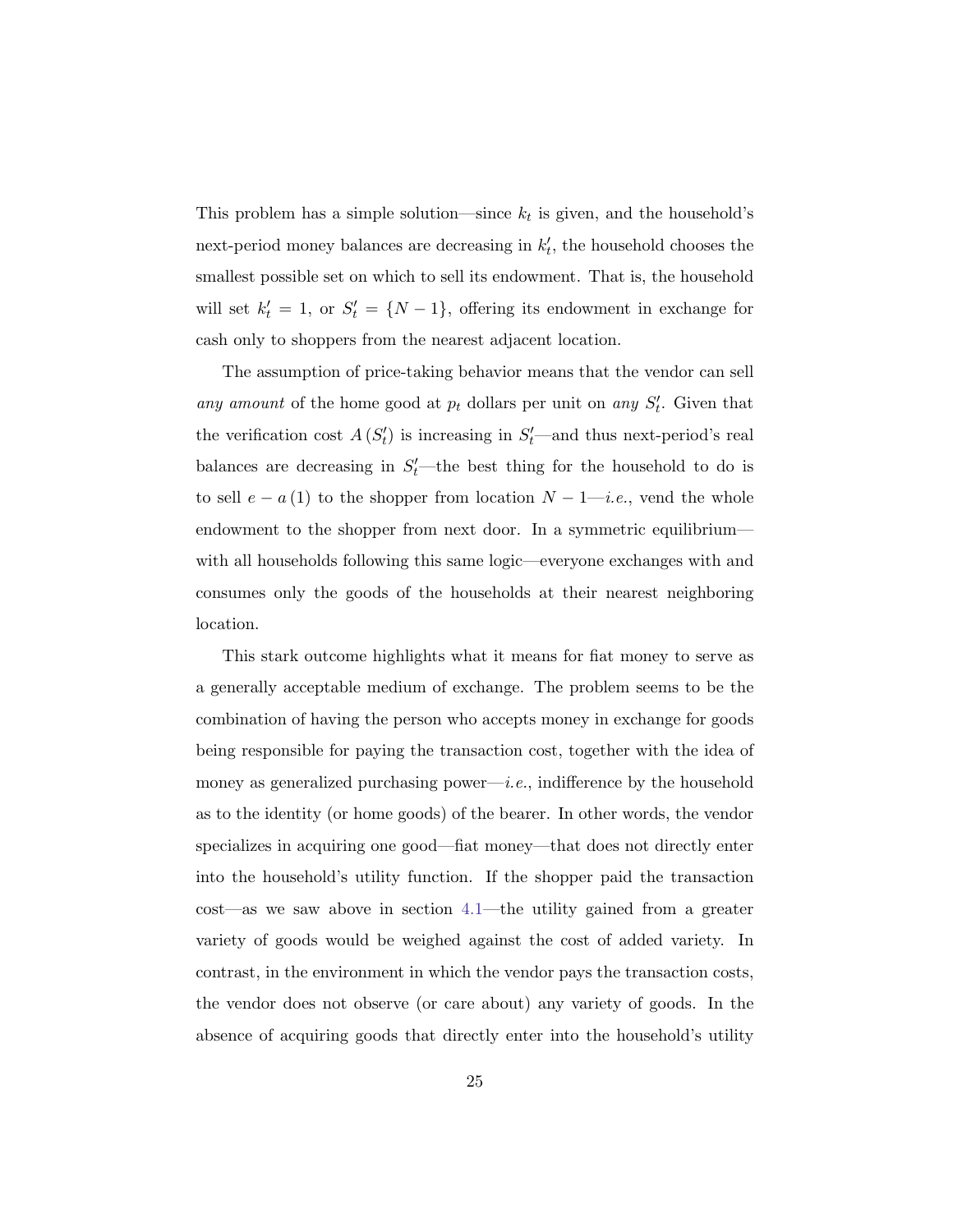function, it is not surprising that the vendor eschews variety, trading with shoppers that minimize the total transaction costs paid by the household. If the household can sell  $e - \sum_{i \in S_i'} a(i)$  for  $p_t \left[ e - \sum_{i \in S_i'} a(i) \right]$  on any set  $S_t'$ , then the household would want to make  $S_t'$  a singleton.<sup>[14](#page-25-0)</sup>

By inspection, it is obvious that the equilibrium outcomes for the vendorpays case are not identical to those in the shopper-pays case when fiat money is present. In short, it matters who pays the fixed costs. In the monetary version of this economy, we have equilibria that can be radically different depending on which party to a transaction bears the cost. Moreover, the following proposition compares the welfare outcomes associated with the two monetary economies. Let  $v^i(m_t; \mathbf{z}_t)$  where  $i = v, s$  denote the value function computed for the vendor-pays and shopper-pays cases, respectively.

<span id="page-25-1"></span>**Proposition 2.** In the two monetary economies,  $v^s(m_t; \mathbf{z}_t) \geq v^v(m_t; \mathbf{z}_t);$ that is, welfare in the vendor-pays environment cannot exceed welfare in the shopper-pays environment.

Proposition [2](#page-25-1) simply states that the lifetime utility of the representative household can never be less in the shopper-pays equilibrium than it is in the vendor-pays equilibrium. Note that the shopper could always choose to consume the good of just the next-door neighbor. So, if the household in the shopper-pays case chooses a range of goods such that  $k > 1$ , it follows that welfare is strictly greater under the shopper-pays case than under the vendor-pays case.

The intuition is straightforward. The cost to the shopper from going to an additional location, call it the  $k^{\text{th}}$ , is twofold. First, there is the marginal

<span id="page-25-0"></span><sup>&</sup>lt;sup>14</sup>With a continuum of locations, the set would vanish—*i.e.*, there would be no symmetric equilibrium when the vendor pays.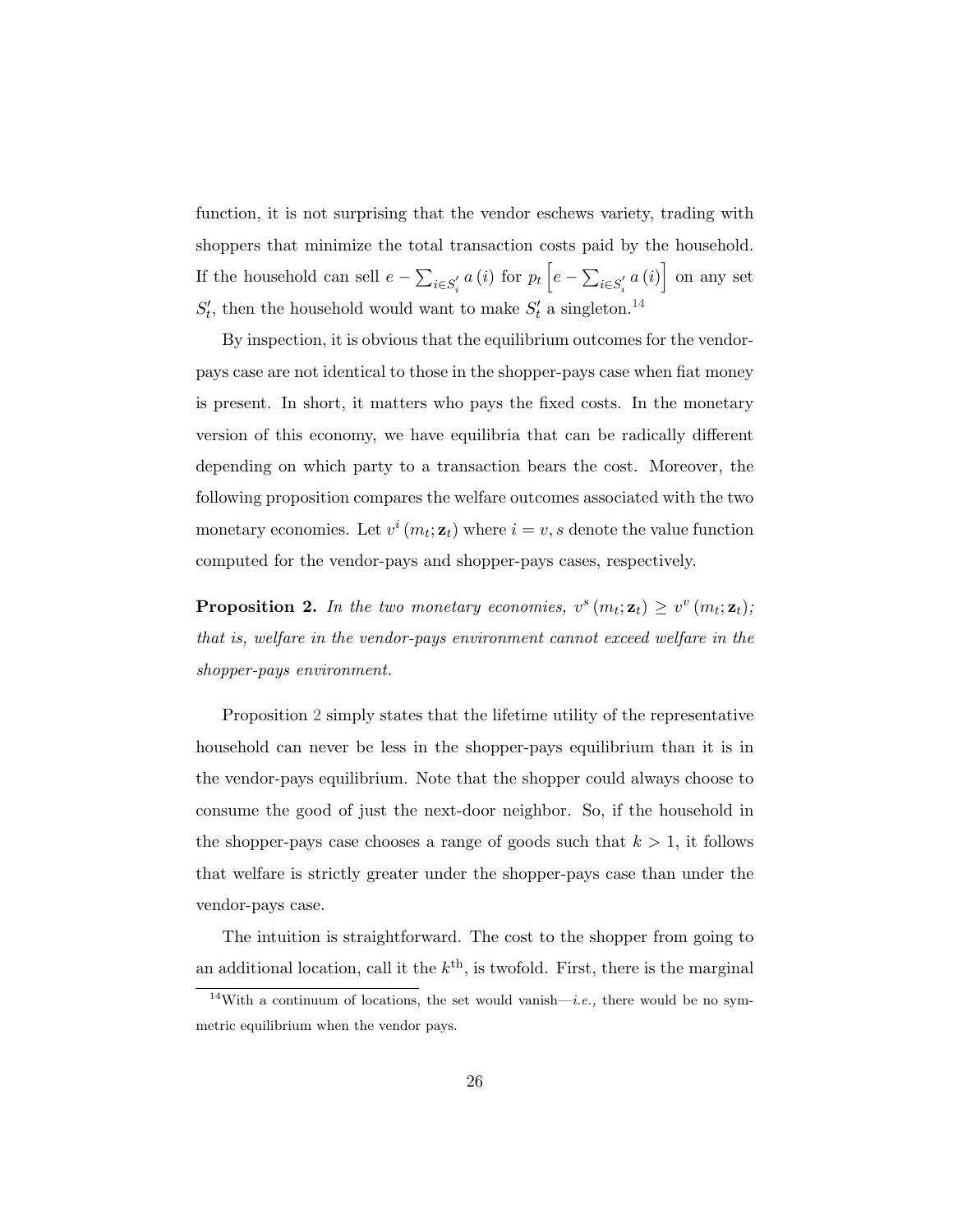utility foregone from consuming less at each of the first k−1 locations so that the shopper can acquire some goods at the  $k^{\text{th}}$  location. Second, there is the marginal utility foregone because some goods are used up by transaction costs at the  $k^{\text{th}}$  location. To offset these two marginal costs, there is the marginal utility associated with quantities from the new location. As long as the marginal benefit exceeds the sum of the two marginal costs, welfare is higher. Hence, if the shopper chooses multiple locations, it follows that total welfare is greater by buying at these locations than if the shopper were to stop after trading with the first location.

Shoppers specialize in the acquiring goods while the vendor specializes in acquiring what is, in effect, an intermediate good. Money is an intermediate good used by the household to acquire final goods. Because households at different locations do not coordinate, under vendor-pays rules each household tries to maximize its acquisition of the intermediate good by minimizing its transactions costs; taking the actions of all households together, this behavior condemns all shoppers to the smallest possible choice of varieties.

#### 4.3 Mechanisms to improve the vendor-pays equilibrium

One question immediately arises. If the shopper-pays case Pareto dominates the vendor-pays case, is there a way to re-shape the household's problem so that the dominant equilibrium of the former environment obtains in the latter? The problem is analogous to the textbook prisoner's dilemma: When the vendor pays, there is no incentive to unilaterally accept shoppers from locations more distant than the  $(N-1)$ <sup>st</sup> location (the location immediately next door to location 0). This is true regardless of the variety of locations open to the household's shopper. As in the prisoner's dilemma, though, a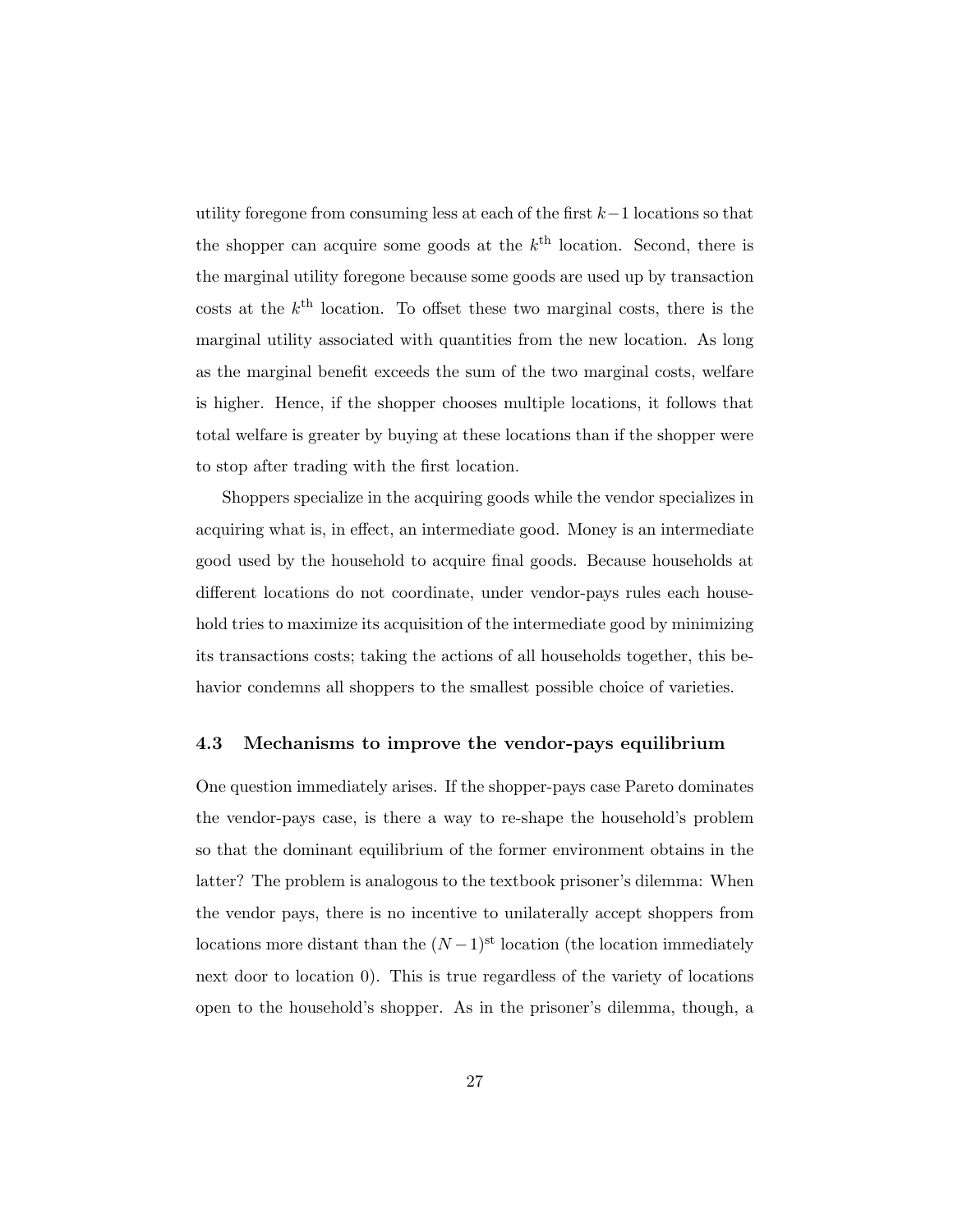mechanism enforcing cooperation can improve the equilibrium outcome.

To illustrate this point, it is straightforward to show that there exists such a mechanism—the enforcement of symmetric trade rights—that eliminates the inefficiency of the vendor-pays setting with money. The following proposition formalizes this point.

**Proposition 3.** With a costless intermediary to enforce symmetric trade rights,  $v^v(m_t; \mathbf{z}_t) = v^s(m_t; \mathbf{z}_t)$ .

To prove this point, we begin by describing an environment in which an intermediary can costlessly enforce a welfare improving symmetric equilibrium.

Under the mechanism we have in mind, a household submits the choice it plans to make for the set under its control, and the intermediary dictates the set outside the household's control in a symmetric way. From the standpoint of a representative household at location 0 in the shopper-pays environment, for example, if the household submits  $\{1, 2, \ldots, k\}$  as the set of locations it will pay the transaction cost to shop at, the mechanism would dictate  $\{N-k,\ldots,N-2,N-1\}$  as the locations the household's vendor will accept cash from. In the vendor-pays environment, if the household submits  $\{N$  $k', \ldots, N-2, N-1$  as the set of locations it will pay the transaction cost to accept cash from, the mechanism would dictate  $\{1, 2, \ldots, k'\}$  as the set of locations open to the household's shopper. Households in either environment maximize utility taking the mechanism into account.

Clearly, the mechanism adds nothing to the shopper-pays environment: the household is indifferent to the locations it gets cash from, so telling it who to accept cash from imposes no constraint. The household's maximization given the mechanism is equivalent to choosing both  $k$ —locations its shop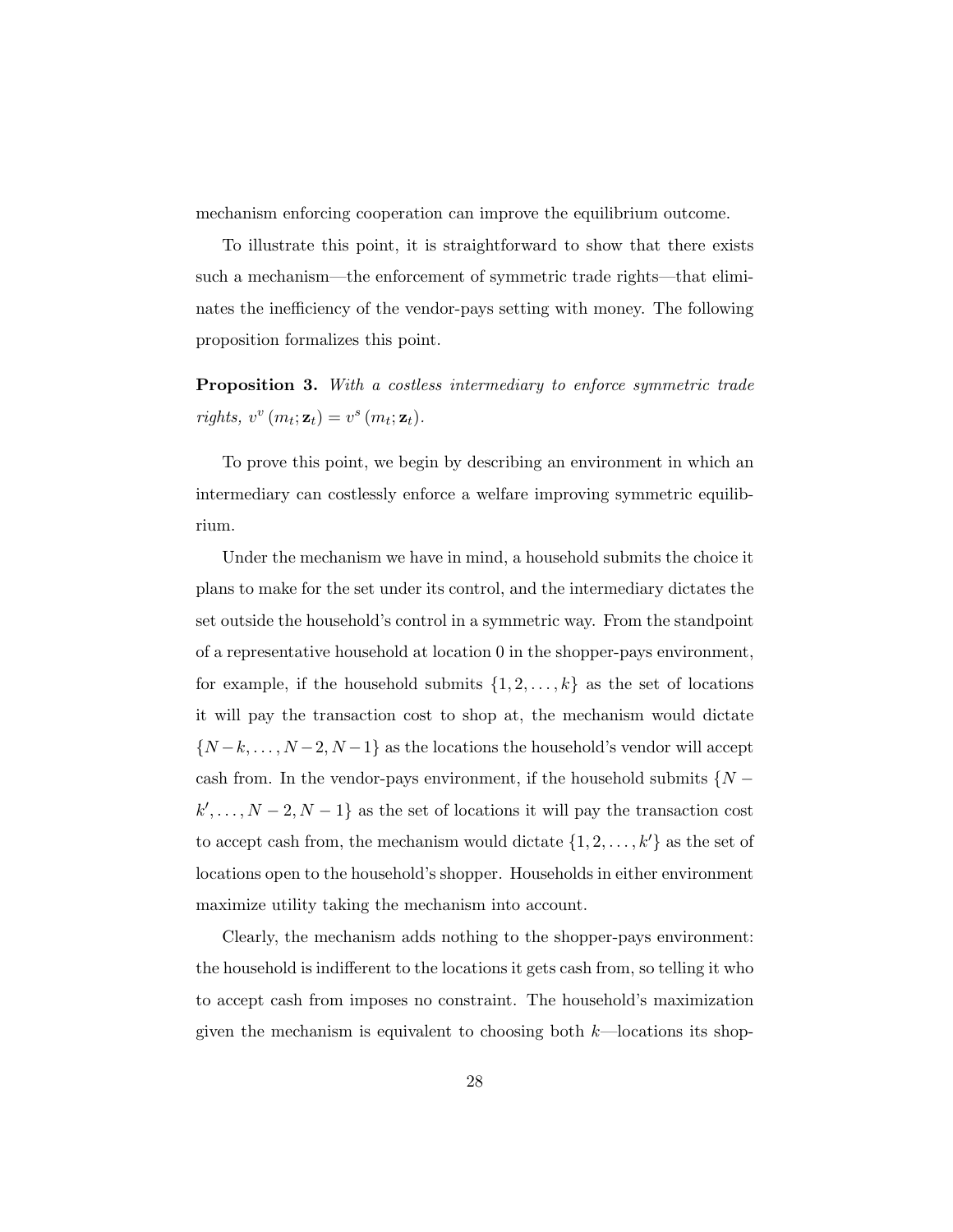per will visit—and  $k'$ —locations that can use cash at the home location subject to the constraint  $k = k'$ . That is, the household's problem, given the enforcement of symmetric trading rights, is equivalent to

$$
v^{s}(m_{t}; \mathbf{z}_{t}) = \max_{k_{t}, k_{t}'} [m_{t}^{\alpha} k_{t}^{1-\alpha}]^{1/\alpha} + \beta v \left(\frac{p_{t}}{p_{t+1}} \left[e - \sum_{i=1}^{k_{t}} a(i)\right]; \mathbf{z}_{t+1}\right)
$$
  
subject to  $k_{t} = k_{t}'$ .

As the reader can see, the sole difference between the problem with and without the intermediary is clear; there is an additional constraint which guarantees symmetry in trading ranges. Note, too, that  $k'_t$  does not appear in the Bellman equation for the shopper-pays case. The implication is that the constraint is costlessly satisfied in the monetary economy in which the shopper-pays the transaction cost. In other words, it is a matter of indifference to the household whether it sells to the set defined by  $S_t = \{N - k_t, \ldots N - 2, N - 1\}$  or the set defined by  $S'_t =$  $\{N - k'_t, \ldots N - 2, N - 1\}$  where  $k_t < k'_t$ . Because the shopper bears the transactions cost, the vendor's action in accumulating fiat money is costless to the representative household. Since the households are otherwise identical across locations, no shopper from farther away than  $k_t$  locations will trade with the location-0 vendor, just as no location-0 shopper will trade with a vendor farther than  $k_t$  locations away. Thus, in equilibria,  $k_t = k'_t$ , and the choice is the same as it was for the shopper-pays setting without an intermediary.

While the mechanism adds nothing to the shopper-pays environment, it makes a great deal of difference for the vendor-pays environment. The equilibrium that arises in that environment will now be identical to the one that obtains in the shopper-pays case. Here again the problem faced by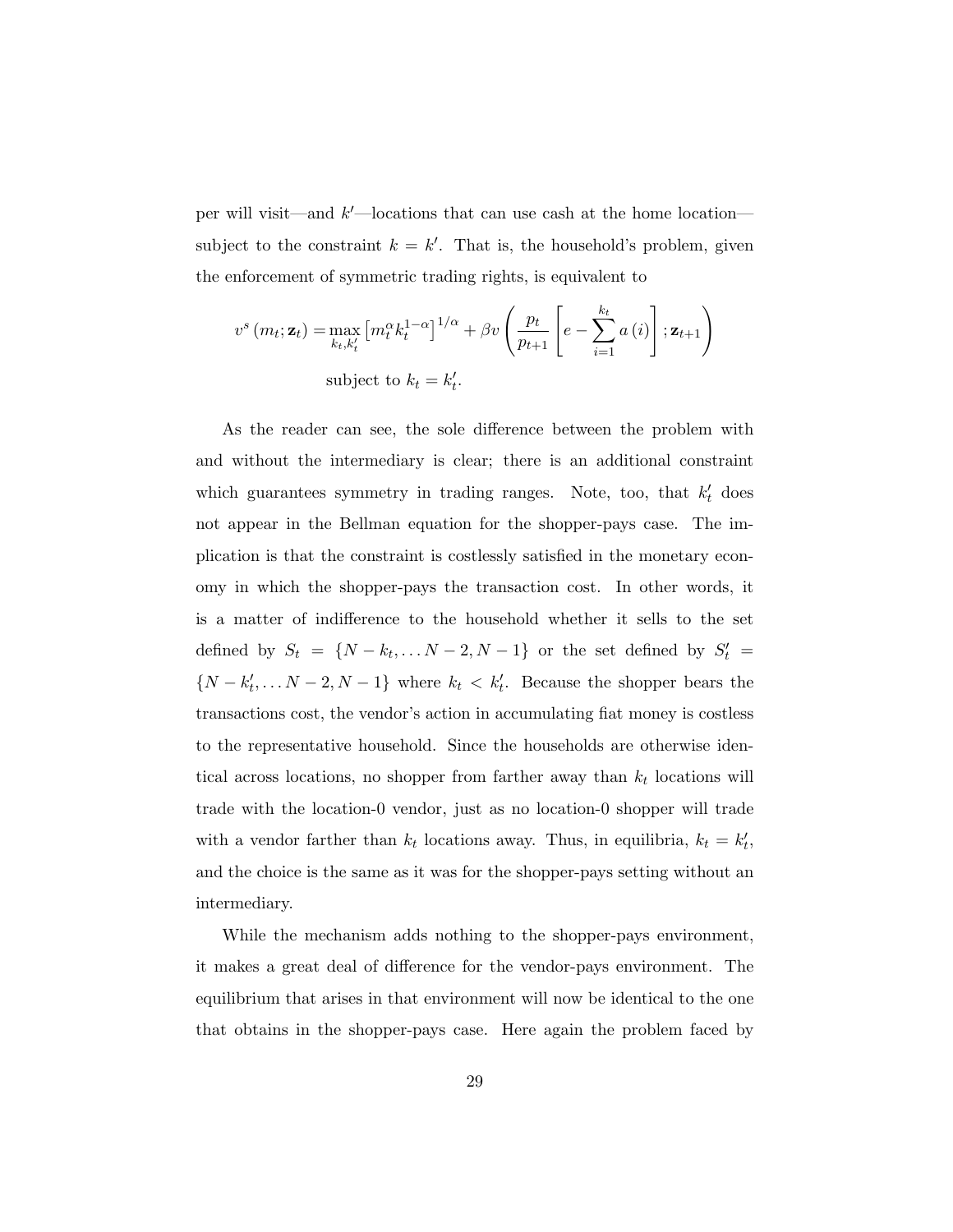the household can be thought of as a choice of  $k'$ —locations it incurs the transactions cost to sell to—and  $k$ —locations its shopper will visit—subject to the constraint  $k = k'$ . The constraint is no longer costlessly satisfied, as both  $k$  and  $k'$  enter into the household's Bellman equation:

$$
v^{v}(m_{t}; \mathbf{z}_{t}) = \max_{k_{t}, k_{t}'} [m_{t}^{\alpha} k_{t}^{1-\alpha}]^{1/\alpha} + \beta v \left(\frac{p_{t}}{p_{t+1}} \left[e - \sum_{i=1}^{k_{t}'} a(i)\right]; \mathbf{z}_{t+1}\right)
$$
  
subject to  $k_{t}' = k_{t}$ .

With the equality constraint, it is straightforward to substitute  $k_t$  for  $k_t'$  or vice versa in the Bellman equation. Thus, the problem can either be written as

$$
v^{v}(m_{t}; \mathbf{z}_{t}) = \max_{k'_{t}} \left[ m_{t}^{\alpha} k_{t}^{\prime 1-\alpha} \right]^{1/\alpha} + \beta v \left( \frac{p_{t}}{p_{t+1}} \left[ e - \sum_{i=1}^{k'_{t}} a(i) \right]; \mathbf{z}_{t+1} \right)
$$

or equivalently as

$$
v^{v}(m_{t}; \mathbf{z}_{t}) = \max_{k_{t}} \left[ m_{t}^{\alpha} k_{t}^{1-\alpha} \right]^{1/\alpha} + \beta v \left( \frac{p_{t}}{p_{t+1}} \left[ e - \sum_{i=1}^{k_{t}} a(i) \right]; \mathbf{z}_{t+1} \right)
$$

Clearly, the maximization will yield the same choice of locations that the representative location household will accept or visit. Indeed, as one can see from the latter representation of the unconstrained Bellman equation, the vendor-pays case will yield the same outcome as the shopper-pays case. Thus, the existence of the intermediary is sufficient to eliminate the difference between the two cases.

## <span id="page-29-0"></span>5 Summary and conclusion

In this paper, we specify a simple general equilibrium model with differentiated consumption goods in which traders face a fixed fee to acquire goods.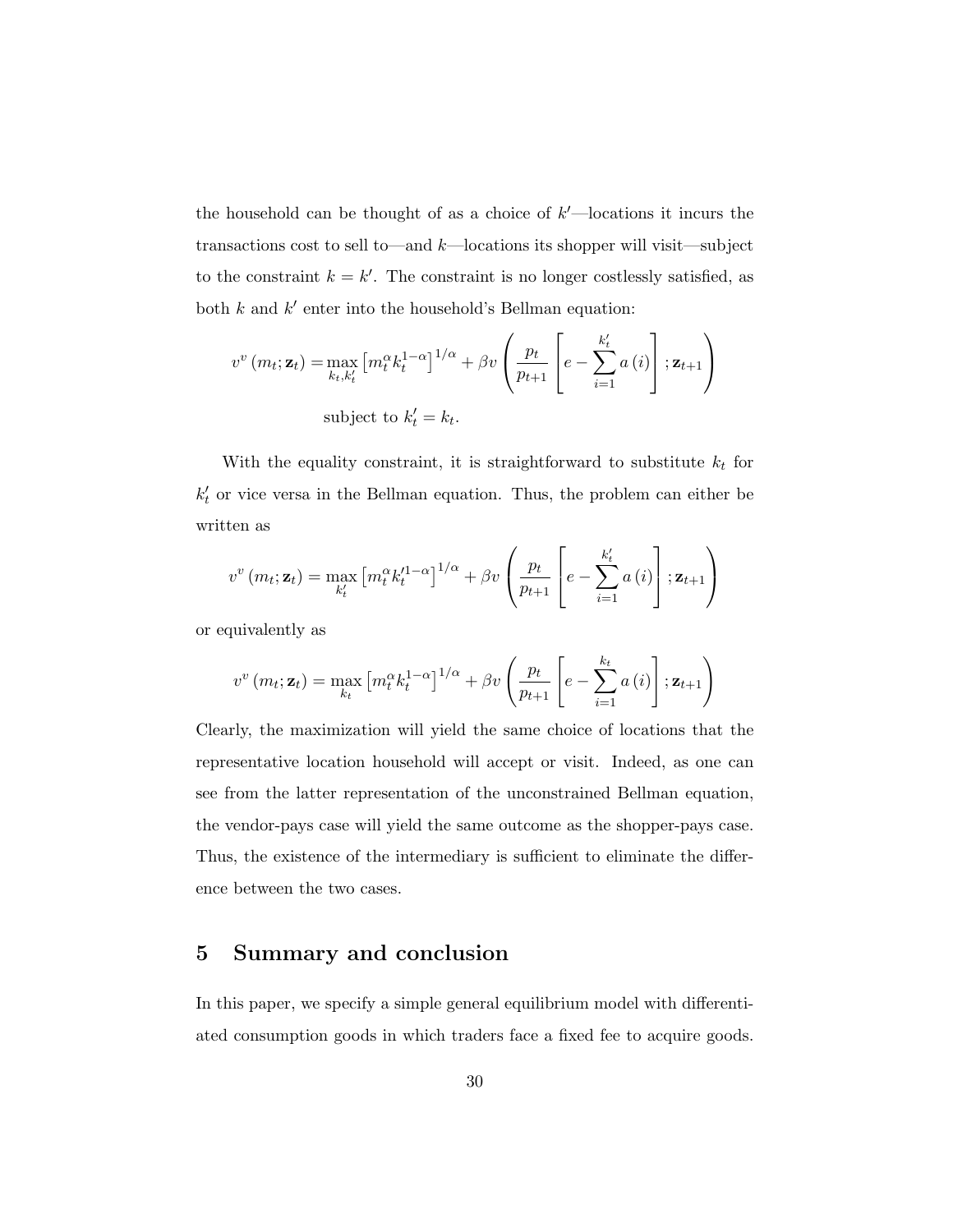The fixed fee is strictly increasing in the variety of goods consumed. To help illustrate the household decision problem, we treat each household as consisting of two individuals, each performing a specific activity. We consider two cases distinguished by which party to a transaction is responsible for bearing the fixed fee. We consider each experiment in two different payment systems: barter and money. The household objective is always to maximize lifetime welfare. Variety is desired by the household. In the barter system, the household faces a basic trade-off—to obtain greater variety, the household must pay a higher transaction cost. In the vendor-pays case, the shopper's actions are taken as given, and we solve for the equilibrium that the vendor chooses. In the shopper-pays case, the vendor's actions are taken as given and we solve for the equilibrium that the shopper chooses. In each version, the household's problem is written as if one person is choosing the locations and quantities, taking the location the other party will visit as given. This structure plays a critical role in our results. We ask whether the equilibrium is invariant to which party is responsible for the transaction cost when we analyze the problems under different payment arrangements. We focus on symmetric equilibrium.

Our key results are:

- (1) In barter economies—*i.e.*, ones in which goods are exchanged for goods the equilibria are the same whether shoppers or vendors are responsible for paying the transaction costs.
- (2) This invariance fails in monetary economies—the equilibria are different in that households will consume a wider range of the differentiated products when the shopper pays the transaction costs than when the vendor pays the costs.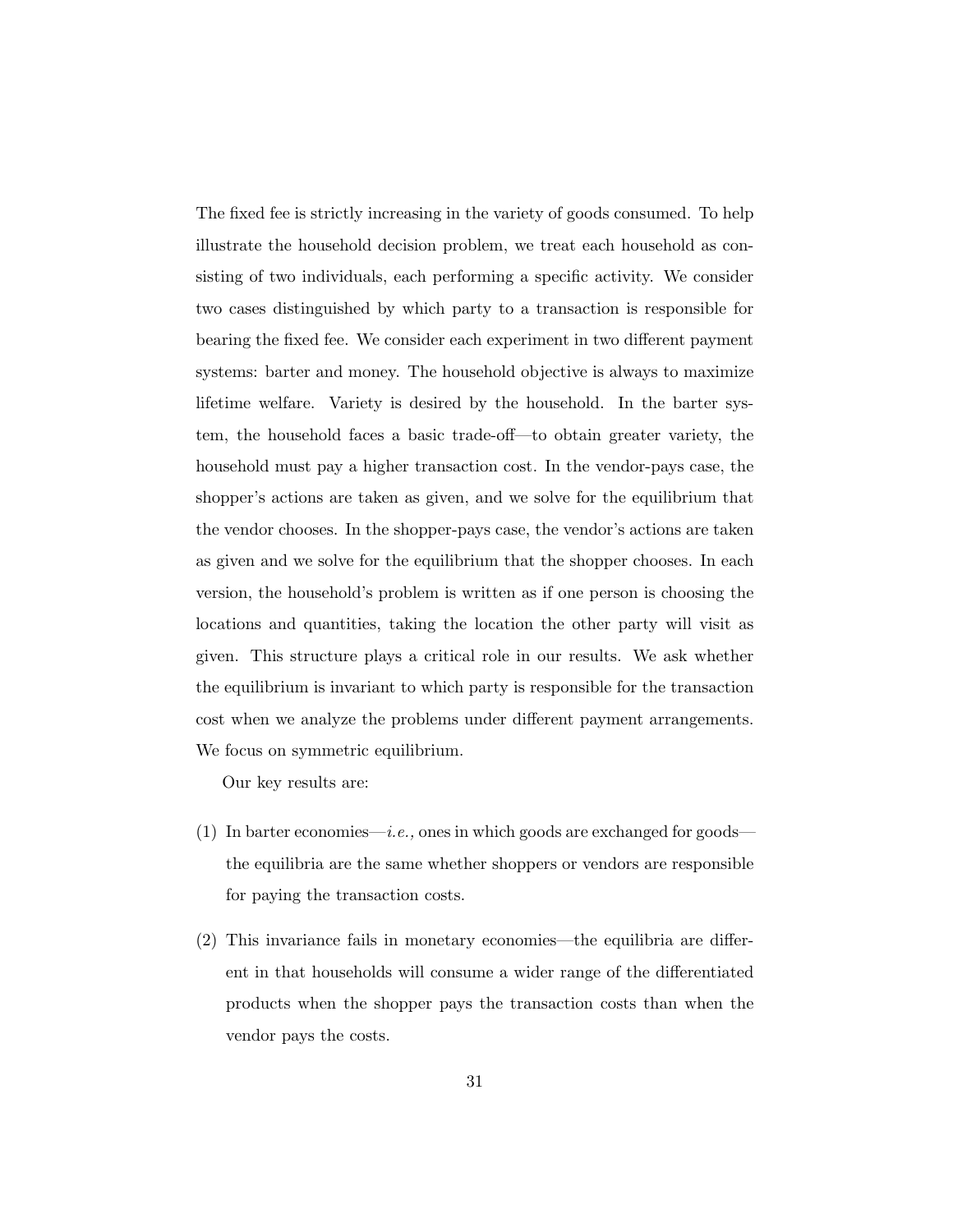(3) Moreover, the two equilibria are Pareto ranked with the shopper-pays equilibrium welfare-dominating the vendor-pays equilibrium. If a thirdparty intermediary could enforce a symmetric trading range, the coordination failure across the two experiments would be resolved, so that  $v^s(m_t; \mathbf{z}_t) = v^v(m_t; \mathbf{z}_t).$ 

The differences that emerge in the two monetary economies owe chiefly to two factors. First, money is an intermediate good, and, in effect, the vendor specializes in producing the intermediate good for the household. The vendor puts no value on the variety available to other households' shoppers, and thus—in the environment where the vendor pays the transaction cost maximizes the household's purchase of the intermediate good, money, by minimizing the range of locations the household sells the home good to. In contrast, the shopper specializes in acquiring the final consumption good. To achieve this goal, the shopper maximizes household welfare by acquiring a wider range of goods with the money available. Thus, in the environment in which shoppers bear the transaction cost, the shopper balances the marginal benefit of greater variety against the marginal transaction cost, taking the quantity of the intermediate good as given. Thus, money creates different objectives. No such distinctive objectives emerge when both parties are directly acquiring final consumption goods, which is what is happening in the barter environment.

Second, welfare is generally not the same in the two monetary economies. The two monetary equilibria are Pareto ranked, with household welfare lower in the vendor-pays environment. In that sense, the equilibrium in the vendor-pays environment has the flavor of a coordination failure. We show that an intermediary that can enforce symmetric trading rights eliminates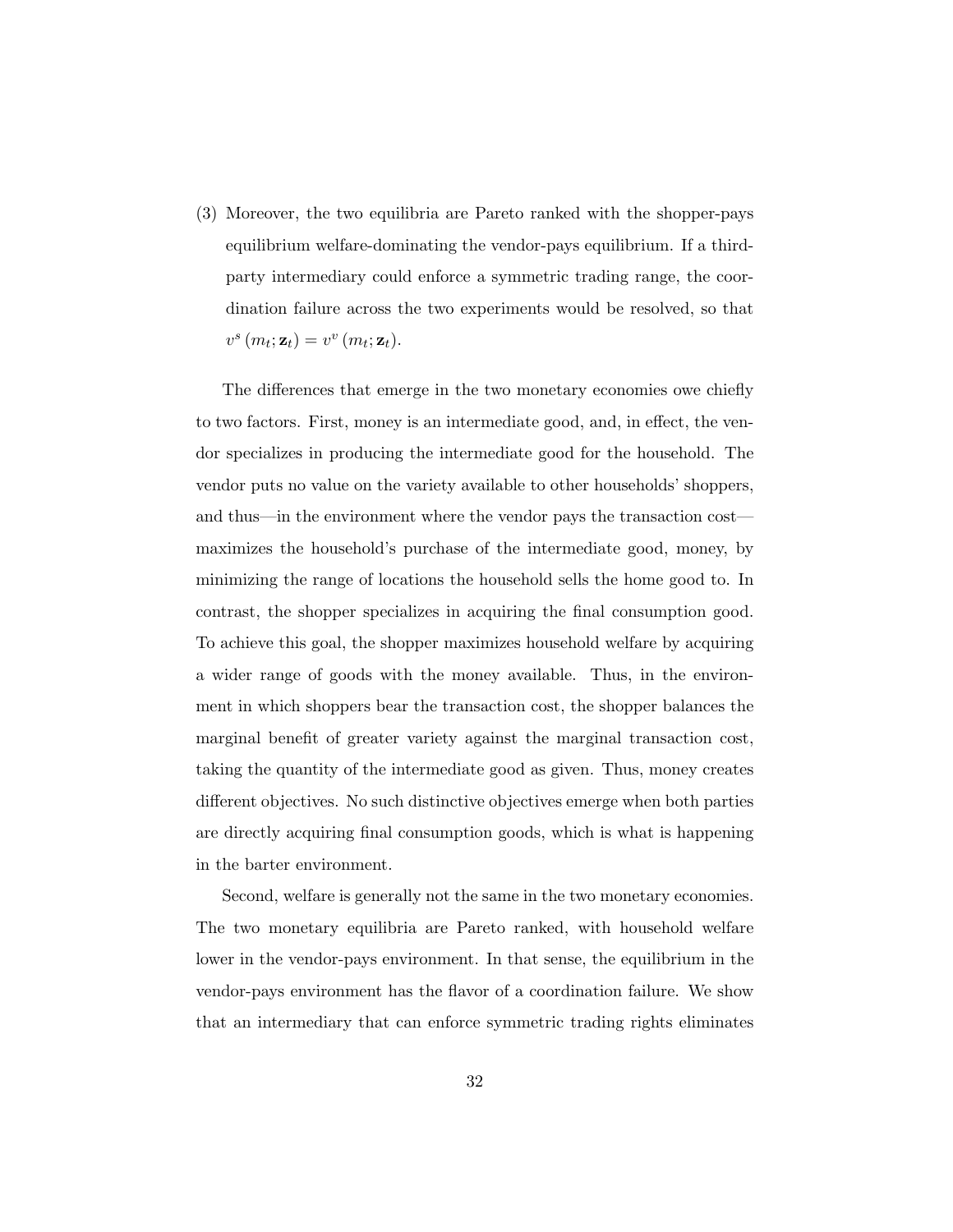the inefficiency associated with the vendor-pays economy. In our setup, the intermediary dictates a mechanism that avoids the kind of coordination problem that exists in the monetary economies; given the mechanism, households end up choosing the welfare-maximizing distance.

# References

- <span id="page-32-1"></span>Baumol, W. J. (1952). The transactions demand for cash: An inventory theoretic approach. The Quarterly Journal of Economics  $66(4)$ , 545–556.
- <span id="page-32-3"></span>Camera, G., R. R. Reed, and C. J. Waller (2003). Jack of all trades or a master of one? Specialization, trade, and money. International Economic Review  $44(4)$ , 1275–1294.
- <span id="page-32-2"></span>Cole, H. L. and A. C. Stockman (1992). Specialization, transactions technologies, and money growth. International Economic Review 33 (2), 283– 298.
- <span id="page-32-6"></span>Freeman, S. (1996). The payment system, liquidity, and rediscounting. American Economic Review 86 (5), 1126–38.
- <span id="page-32-4"></span>Kiyotaki, N. and R. Wright (1993). A search-theoretic approach to monetary economics. The American Economic Review 83(1), 63–77.
- <span id="page-32-5"></span>Lagos, R. and R. Wright (2005). A unified framework for monetary theory and policy analysis. Journal of Political Economy 113 (3), 463–484.
- <span id="page-32-0"></span>Lucas, Jr., R. E. and N. L. Stokey (1987). Money and interest in a cash-inadvance economy. Econometrica  $55(3)$ , 491–513.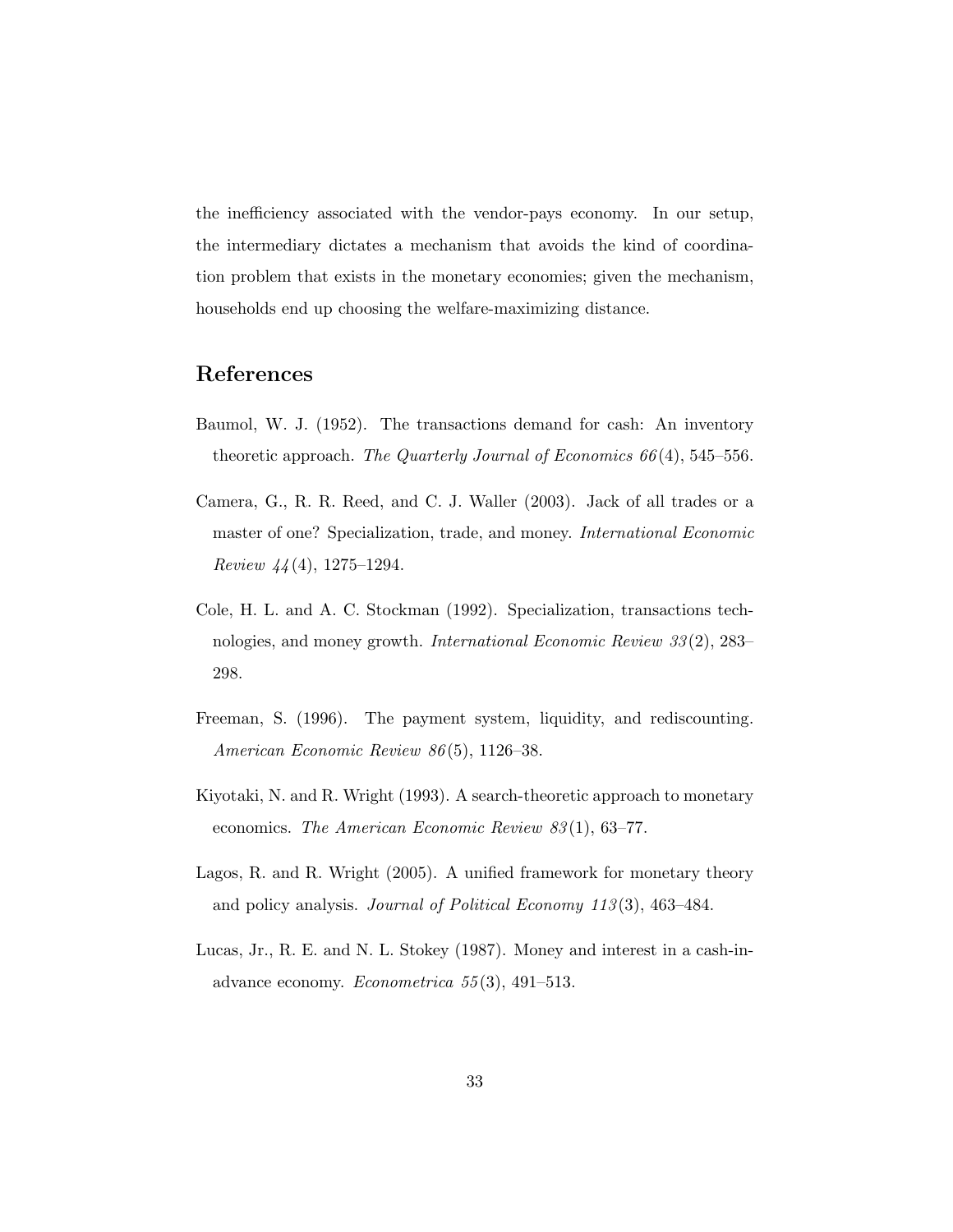- <span id="page-33-2"></span>Saving, T. R. (1971). Transactions costs and the demand for money. The American Economic Review 61 (3), 407–420.
- <span id="page-33-3"></span>Schreft, S. L. (1992). Transaction costs and the use of cash and credit. Economic Theory  $2(2)$ , 283-296.
- <span id="page-33-1"></span>Tobin, J. (1956). The interest-elasticity of transactions demand for cash. The Review of Economics and Statistics 38 (3), 241–247.
- <span id="page-33-0"></span>Townsend, R. M. (1980). Models of money with spatially separated agents. In J. Kareken and N. Wallace (Eds.), *Models of Monetary Economies*, pp. 265–303. Minneapolis: Federal Reserve Bank of Minneapolis.

# Appendices

# <span id="page-33-4"></span>A Trading ranges are 'connected'

Suppose not, so a gap exists in the trading range chosen by the household. In particular, suppose that the household has chosen a trading range containing locations k and  $k + 2$ , but not  $k + 1$ . A gap of arbitrary length would be treated similarly.

The household's consumption vector would therefore have  $c(k), c(k+2)$ 0 and  $c(k+1) = 0$ . Given its budget constraint, the household could remove  $k + 2$  from its trading range, add  $k + 1$ , and enjoy the consumption vector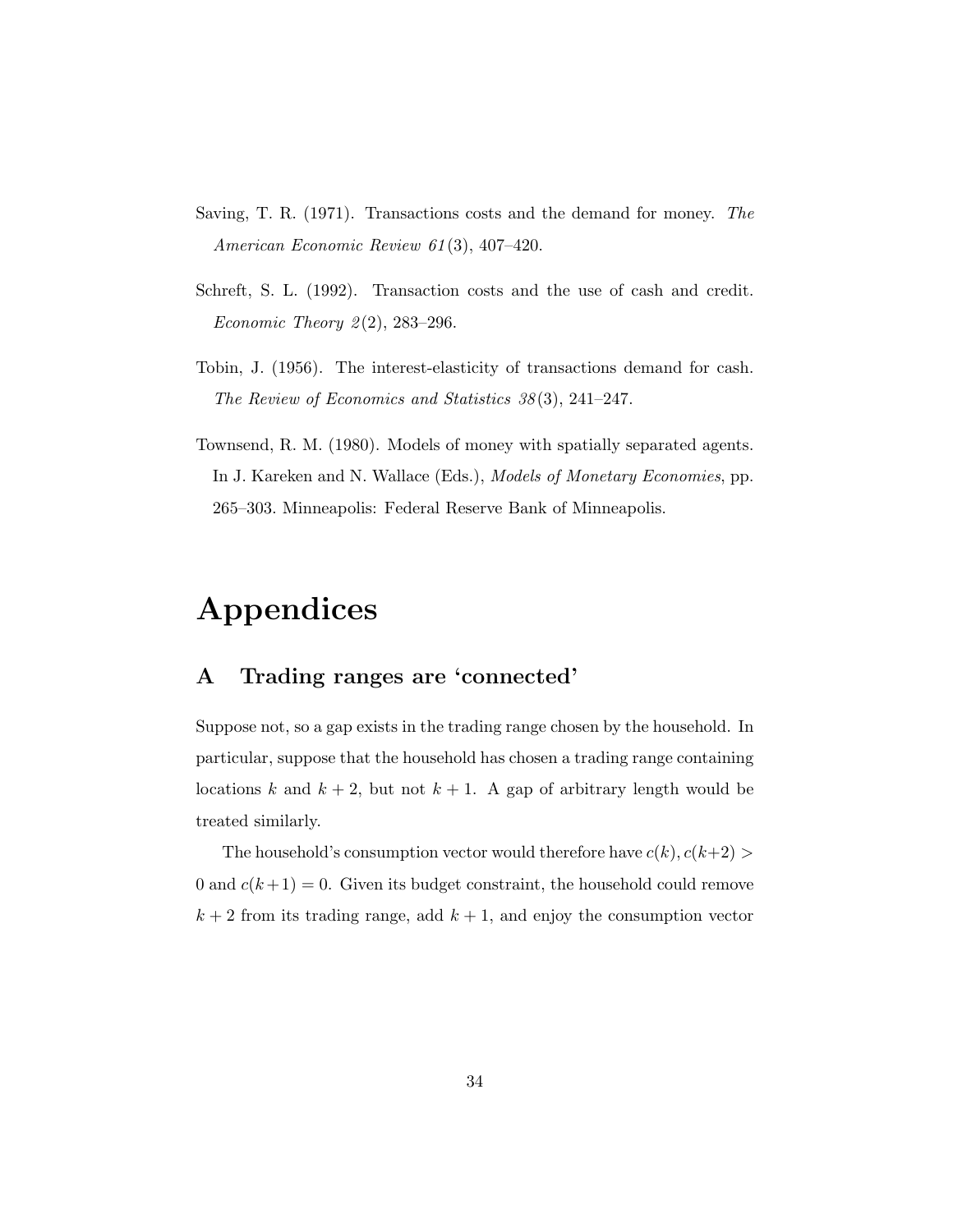$\tilde{c}$  given by

<span id="page-34-1"></span>
$$
\tilde{c}(k+2) = 0
$$
  
\n
$$
\tilde{c}(k+1) = c(k+2) + a(k+2) - a(k+1)
$$
  
\n
$$
\tilde{c}(j) = c(j) \quad (\forall j \neq k+1, k+2)
$$

This produces a change in the household's utility,

$$
\tilde{U} - U = [\dots + (c(k+2) + a(k+2) - a(k+1))^{\alpha} + \dots]^{1/\alpha}
$$

$$
- [\dots + c(k+2)^{\alpha} + \dots]^{1/\alpha}. \quad (A.1)
$$

 $\tilde{U} - U > 0$  in [\(A.1\)](#page-34-1), since the transaction cost function  $a(\cdot)$  is increasing (and the terms represented by ' $\cdots$ ' are identical in  $\tilde{U}$  and  $U$ ).

# <span id="page-34-0"></span>B Proof that relative prices are unity in symmetric equilibria

Consider the barter economy in which the shopper pays the transaction cost. For the other cases, the analysis is similar. Let  $p(l, h)$  denote the price of good h (in units of good l) paid by a shopper from location l, and  $q(l, h)$ denote the price of good  $h$  (also in units of good  $l$ ) paid by a vendor at  $l$ . Suppose the household at l visits locations  $l + 1$  through  $l + k$  and is visited by shoppers from locations  $l-1$  through  $l-k'$ . The household at l then faces the budget constraint

<span id="page-34-3"></span>
$$
e - \sum_{i=1}^{k} a(i) \ge \sum_{i=1}^{k} p(l, l+i) c(l+i) + \sum_{i=1}^{k'} q(l, l-i) c(l-i)
$$
 (B.1)

The agent maximizes utility subject to this constraint (for given k and  $k'$ ), which yields the following demand functions

<span id="page-34-2"></span>
$$
c(l+i) = \left(\frac{1}{\lambda p(l, l+i)}\right)^{\frac{1}{1-\alpha}}
$$
(B.2)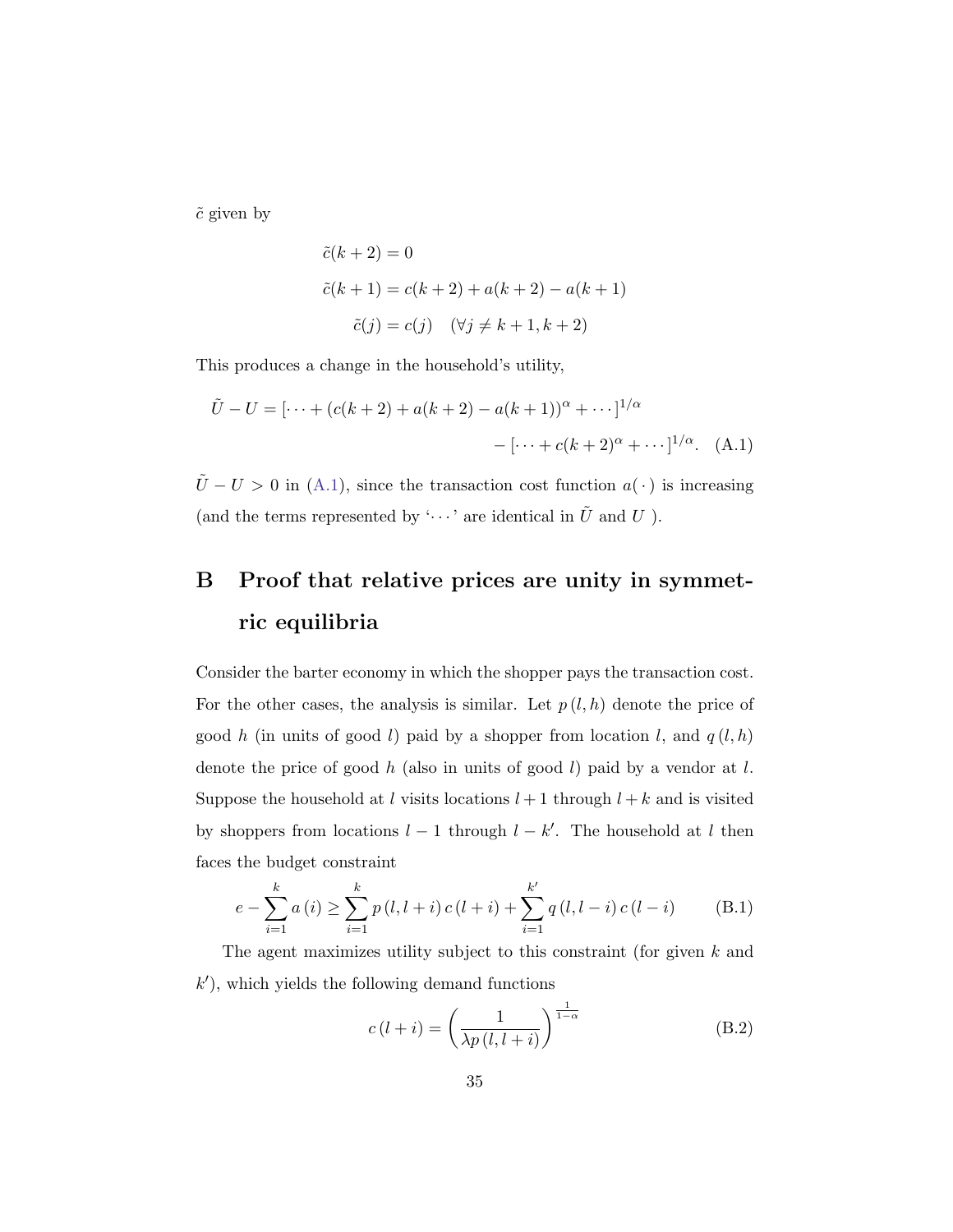for all  $i \in \{1, 2, \ldots, k\}$  and

<span id="page-35-0"></span>
$$
c(l-i) = \left(\frac{1}{\lambda q(l, l-i)}\right)^{\frac{1}{1-\alpha}}
$$
(B.3)

for all  $i \in \{1, 2, \ldots, k'\}$ , where  $\lambda$  is the Lagrange multiplier on the household's budget constraint. Substituting  $(B.2)$  and  $(B.3)$  into  $(B.1)$ , as an equality, gives

$$
e - \sum_{j=1}^{k} a(j) = \left(\frac{1}{\lambda}\right)^{\frac{1}{1-\alpha}} \left(\sum_{j=1}^{k} p(l, l+j)^{\frac{-\alpha}{1-\alpha}} + \sum_{j=1}^{k'} q(l, l-j)^{\frac{-\alpha}{1-\alpha}}\right)
$$

$$
\left(\frac{1}{\lambda}\right)^{\frac{1}{1-\alpha}} = \frac{e - \sum_{j=1}^{k} a(j)}{\sum_{i=1}^{k} p(l, l+i)^{\frac{-\alpha}{1-\alpha}} + \sum_{i=1}^{k'} q(l, l-i)^{\frac{-\alpha}{1-\alpha}}}.
$$

Thus,

or

$$
c(l+i) = \frac{p(l, l+i)^{\frac{-1}{1-\alpha}} \left(e - \sum_{j=1}^{k} a(j)\right)}{\sum_{j=1}^{k} p(l, l+j)^{\frac{-\alpha}{1-\alpha}} + \sum_{j=1}^{k'} q(l, l-j)^{\frac{-\alpha}{1-\alpha}}}
$$

and

$$
c(l-i) = \frac{q(l, l-i)^{\frac{-1}{1-\alpha}} \left(e - \sum_{j=1}^{k} a(j)\right)}{\sum_{j=1}^{k} p(l, l+j)^{\frac{-\alpha}{1-\alpha}} + \sum_{j=1}^{k'} q(l, l-j)^{\frac{-\alpha}{1-\alpha}}}.
$$

In a symmetric equilibrium, all households choose the same number of locations to visit (so  $k = k'$ ), and  $p(l, l + i)$  and  $q(l, l - i)$  depend only on  $i.$  Consequently, we suppress the dependence on  $l$  without loss of generality, letting  $p(i)$  and  $q(i)$  denote these relative prices.

Since the endowment at each location (net of the transaction cost) is divided between the k visitors and the k locations visited, material balance requires:

$$
e - \sum_{i=1}^{k} a(i) = \sum_{i=1}^{k} \left( \frac{q(i)^{\frac{-1}{1-\alpha}} \left( e - \sum_{j=1}^{k} a(j) \right)}{\sum_{j=1}^{k} p(j)^{\frac{-\alpha}{1-\alpha}} + \sum_{j=1}^{k} q(j)^{\frac{-\alpha}{1-\alpha}}} \right) + \sum_{i=1}^{k} \left( \frac{p(i)^{\frac{-1}{1-\alpha}} \left( e - \sum_{j=1}^{k} a(j) \right)}{\sum_{j=1}^{k} p(j)^{\frac{-\alpha}{1-\alpha}} + \sum_{j=1}^{k} q(j)^{\frac{-\alpha}{1-\alpha}}} \right)
$$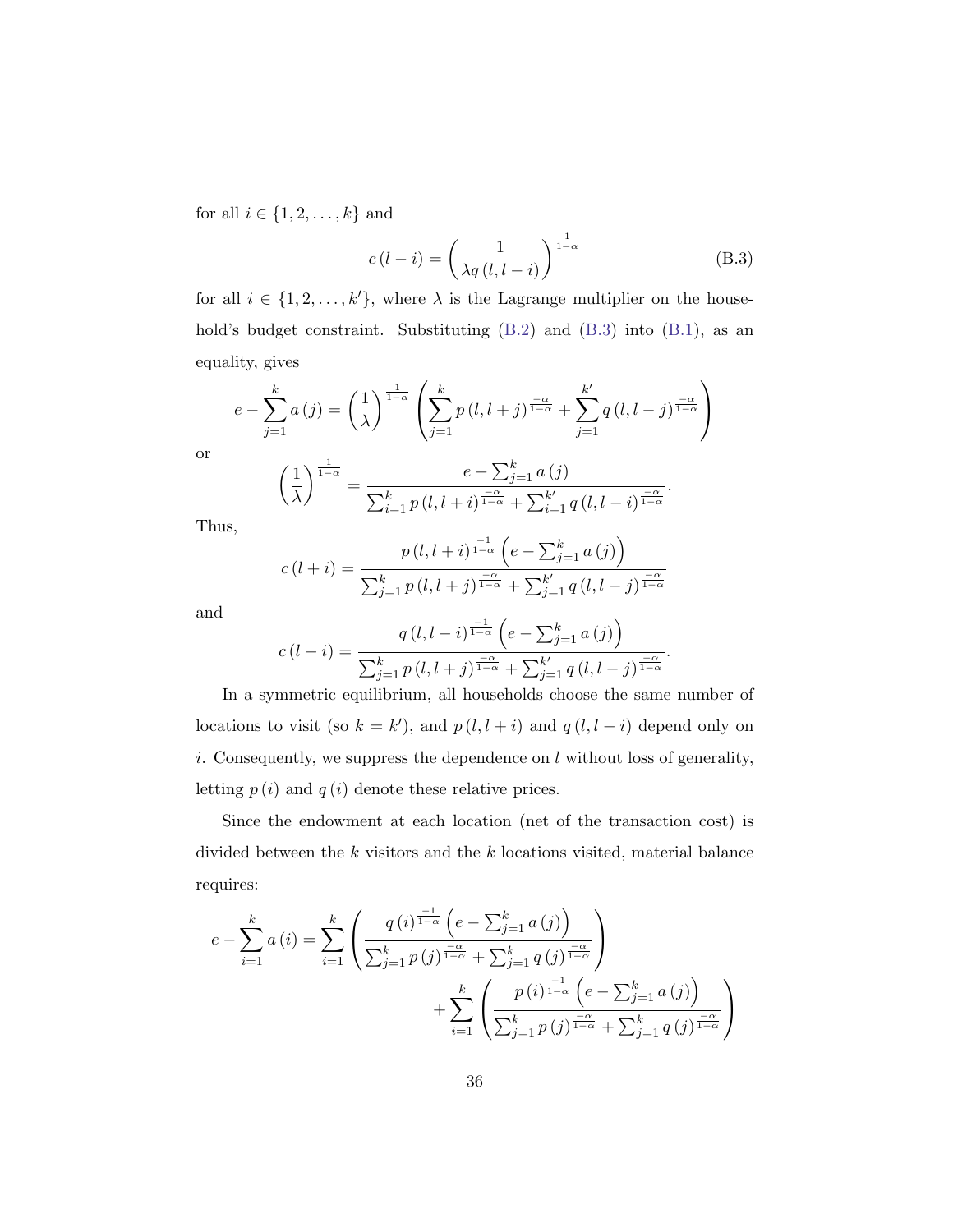or

$$
\sum_{i=1}^{k} p(i)^{\frac{-\alpha}{1-\alpha}} + \sum_{i=1}^{k} q(i)^{\frac{-\alpha}{1-\alpha}} = \sum_{i=1}^{k} p(i)^{\frac{-1}{1-\alpha}} + \sum_{i=1}^{k} q(i)^{\frac{-1}{1-\alpha}}.
$$

Next, note that relative prices are related by

$$
q\left(i\right) = \frac{1}{p\left(i\right)}
$$

—that is, in a symmetric equilibrium, the relative price paid by the vendor for a good brought from  $i$  locations away is the inverse of the relative price paid by a shopper for a good purchased i locations away. Relative prices for a symmetric equilibrium must then obey

$$
\sum_{i=1}^{k} p(i)^{\frac{-\alpha}{1-\alpha}} + \sum_{i=1}^{k} p(i)^{\frac{\alpha}{1-\alpha}} = \sum_{i=1}^{k} p(i)^{\frac{-1}{1-\alpha}} + \sum_{i=1}^{k} p(i)^{\frac{1}{1-\alpha}}
$$

which simplifies further to

$$
\sum_{i=1}^{k} \left[ \left( p(i)^{\frac{1}{1-\alpha}} + p(i)^{\frac{-1}{1-\alpha}} \right) - \left( p(i)^{\frac{\alpha}{1-\alpha}} + p(i)^{\frac{-\alpha}{1-\alpha}} \right) \right] = 0
$$

It is then straightforward to show that when  $\alpha \in (0,1)$ , each term i in this sum is nonnegative for all  $p(i) > 0$  and strictly positive for  $p(i) \neq 1$ . If, however,  $\alpha > 1$ , then each term i is nonpositive for  $p(i) > 0$ , and strictly negative for  $p(i) \neq 1$ . In either case, only  $p(i) = 1$  for all i satisfies the last equation.

To verify this claim, note that each term in the sum has the form

$$
z + z^{-1} - (z^{\alpha} + z^{-\alpha}),
$$

where  $z \equiv p(i)^{\frac{1}{1-\alpha}}$ . Since  $f(z) \equiv z + z^{-1}$  is convex, we have, for all positive  $z$  and  $x$ ,

$$
f(z) \ge f(x) + f'(x) (z - x),
$$